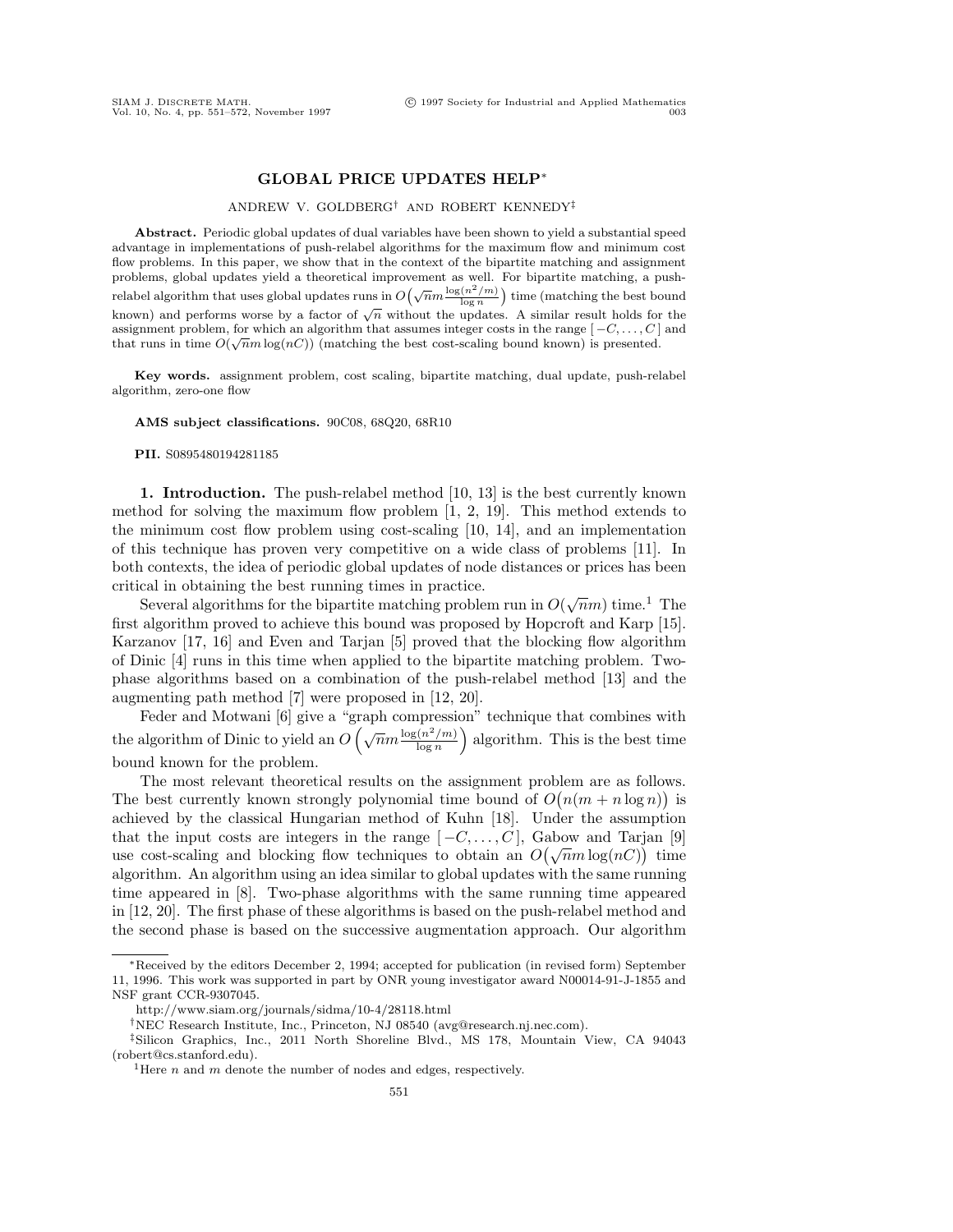for the assignment problem runs in  $O(\sqrt{n}m\log(nC))$ , and like the other algorithms with this time bound, it is based on cost-scaling, assumes that the input costs are integers, and is not strongly polynomial.

We show that algorithms based on the push-relabel method with global updates match the best bounds for the bipartite matching and assignment problems. Our results are based on the following new selection strategies: the minimum distance strategy in the bipartite matching case and minimum price change strategy in the assignment problem case. We also prove that the algorithms perform significantly worse without global updates. Similar results can be obtained for maximum and minimum cost flows in networks with unit capacities. Our results are a step toward a theoretical justification of the use of global update heuristics in practice.

This paper is organized as follows. Section 2 gives definitions relevant to bipartite matching and maximum flow. Section 3 outlines the push-relabel method for maximum flow and shows its application to bipartite matching. In section 4, we present mum now and shows its application to bipartite matching. In section 4, we present<br>an  $O(\sqrt{n}m)$  time bound for the bipartite matching algorithm with global updates, and in Section 5 we show how to apply Feder and Motwani's techniques to improve the algorithm's performance to  $O\left(\sqrt{n}m\frac{\log(n^2/m)}{\log n}\right)$ . Section 6 shows that without global updates, the bipartite matching algorithm performs poorly. Section 7 gives definitions relevant to the assignment problem and minimum cost flow. In section 8, we describe the cost-scaling push-relabel method for minimum cost flow and apply the method to the assignment problem. Sections 9 and 10 generalize the bipartite matching results to the assignment problem. In section 11, we give our conclusions and suggest directions for further research.

**2. Bipartite matching and maximum flow.** Let  $\overline{G} = (\overline{V} = X \cup Y, \overline{E})$  be an undirected bipartite graph, let  $n = |\overline{V}| + 2$  (the additive constant being, for notational convenience, in the reduction to come), and let  $m = |\overline{E}|$ . A matching in  $\overline{G}$  is a subset of edges  $M \subseteq \overline{E}$  that have no node in common. The *cardinality* of the matching is  $|M|$ . The *bipartite matching problem* is to find a maximum cardinality matching.

The conventions we assume for the maximum flow problem are as follows: Let  $G = (\{s, t\} \cup V, E)$  be a digraph with an integer-valued *capacity*  $u(a)$  associated with each arc<sup>2</sup>  $a \in E$ . We assume that  $a \in E \Rightarrow a^R \in E$  (where  $a^R$  denotes the reverse of arc a). A pseudoflow is a function  $f : E \to \mathbf{R}$  satisfying the following for each  $a \in E$ :

- $f(a) = -f(a^R)$  (flow antisymmetry constraints);
- $f(a) \leq u(a)$  (*capacity* constraints).

The antisymmetry constraints are for notational convenience only, and we will often take advantage of this fact by mentioning only those arcs with nonnegative flow; in every case, the antisymmetry constraints are satisfied simply by setting the reverse arc's flow to the appropriate value. For a pseudoflow  $f$  and a node  $v$ , the excess flow into v, denoted  $e_f(v)$ , is defined by  $e_f(v) = \sum_{(u,v)\in E} f(u,v)$ . A preflow is a pseudoflow with the property that the excess of every node except s is nonnegative. A node  $v \neq t$  with  $e_f(v) > 0$  is called *active*.

A flow is a pseudoflow f such that, for each node  $v \in V$ ,  $e_f(v) = 0$ . Observe that a preflow f is a flow if and only if there are no active nodes. The maximum flow problem is to find a flow maximizing  $e_f(t)$ .

<sup>&</sup>lt;sup>2</sup>Sometimes we refer to an arc *a* by its endpoints, e.g.,  $(v, w)$ . This is ambiguous if there are multiple arcs from  $v$  to  $w$ . An alternative is to refer to  $v$  as the tail of  $a$  and to  $w$  as the head of  $a$ , which is precise but inconvenient.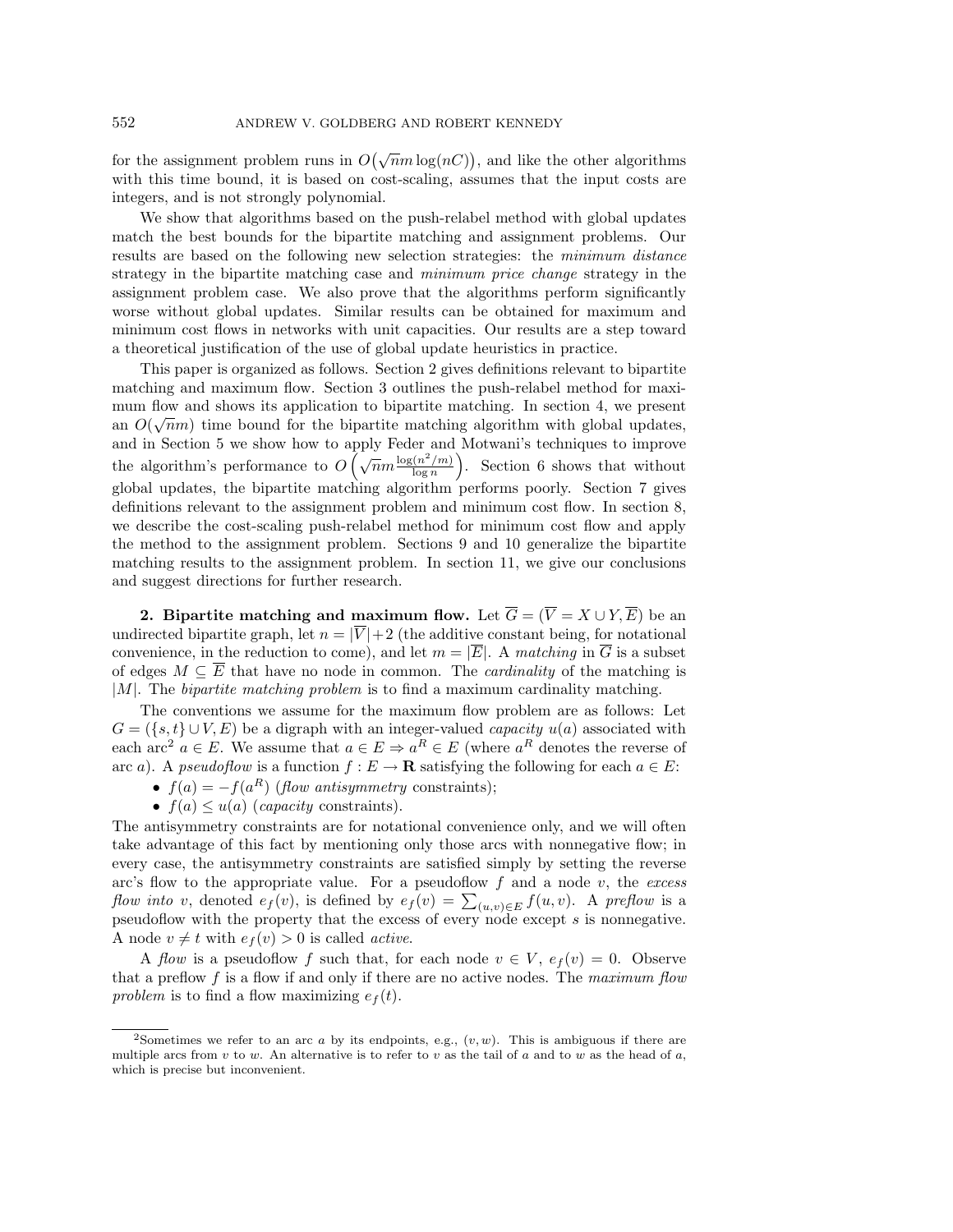

Fig. 3.1. Reduction from bipartite matching to maximum flow.

**3. The push-relabel method for bipartite matching.** We reduce the bipartite matching problem to the maximum flow problem in a standard way. For brevity, we mention only the "forward" arcs in the flow network; to each such arc we give unit capacity. The "reverse" arcs have capacity zero. Given an instance  $\overline{G} = (\overline{V} = X \cup Y, \overline{E})$  of the bipartite matching problem, we construct an instance  $(G = (\{s, t\} \cup V, E), u)$  of the maximum flow problem by

- setting  $V = \overline{V}$ ;
- for each node  $v \in X$ , placing arc  $(s, v)$  in E;
- for each node  $v \in Y$ , placing arc  $(v, t)$  in E;
- for each edge  $\{v, w\} \in \overline{E}$  with  $v \in X$  and  $w \in Y$ , placing arc  $(v, w)$  in E.

A graph obtained by this reduction is called a matching network (see Figure 3.1). Note that if G is a matching network, then for any integral pseudoflow  $f$  and for any arc  $a \in E$ ,  $u(a)$ ,  $f(a) \in \{0,1\}$ . Indeed, any integral flow in G can be interpreted conveniently as a matching in  $\overline{G}$ ; the matching is exactly the edges corresponding to those arcs  $a \in X \times Y$  with  $f(a) = 1$ . It is a well-known fact [7] that a maximum flow in G corresponds to a maximum matching in  $\overline{G}$ .

For a given pseudoflow f, the residual capacity of an arc  $a \in E$  is  $u_f(a) =$  $u(a) - f(a)$ . The set of residual arcs  $E_f$  contains the arcs  $a \in E$  with  $f(a) < u(a)$ . The residual graph  $G_f = (V, E_f)$  is the graph induced by the residual arcs. The augmented residual graph  $G_f^-$  has the same nodes and arcs as G but is associated with the capacity function  $u_f$ . The point of defining  $G_f^=$  is to meaningfully discuss pseudoflows that obey the residual capacity constraints. Since the residual graph lacks arcs a with  $u_f(a) = 0$ , it can lack reverse arcs that are assumed by the definition of a pseudoflow.

A distance labeling is a function  $d: V \to \mathbb{Z}^+$ . We say a distance labeling d is valid with respect to a pseudoflow f if  $d(t) = 0$ ,  $d(s) = n$  and, for every arc  $(v, w) \in E_f$ ,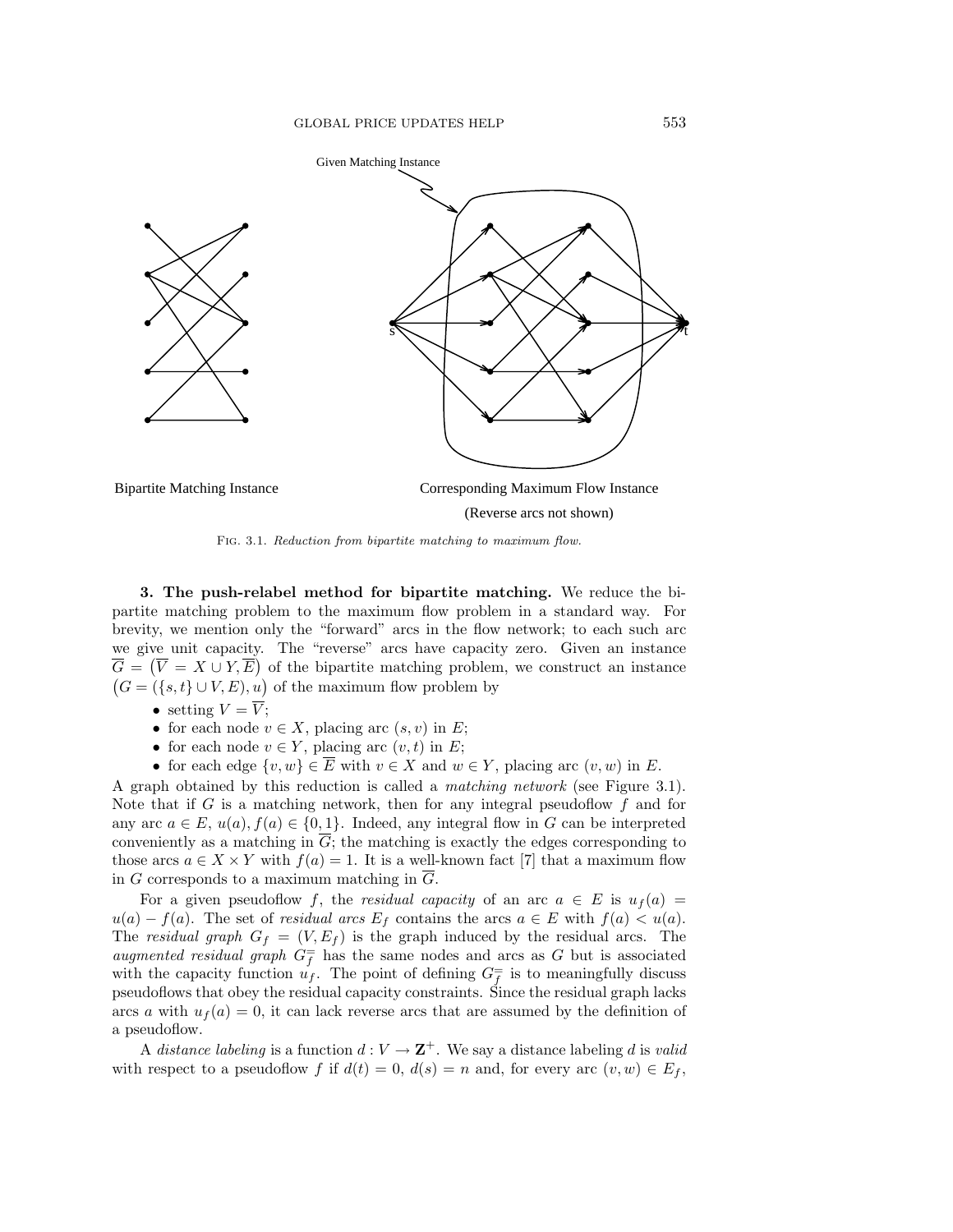| $PUSH(v, w)$ .                                               |
|--------------------------------------------------------------|
| send a unit of flow from $v$ to $w$ .                        |
| end.                                                         |
|                                                              |
|                                                              |
| RELABEL(v).                                                  |
| replace $d(v)$ by $\min_{(v,w)\in E_f}\left\{d(w)+1\right\}$ |
| end.                                                         |

FIG. 3.2. The push and relabel operations.

 $d(v) \leq d(w)+1$ . Those residual arcs  $(v, w)$  with the property that  $d(v) = d(w)+1$  are called *admissible* arcs, and the *admissible graph*  $G_A = (V, E_A)$  is the graph induced by the admissible arcs. It is straightforward to see that  $G_A$  is acyclic for any valid distance labeling.

We begin with a high-level description of the generic push-relabel algorithm for maximum flow specialized to the case of matching networks. The algorithm starts with the zero flow, then sets  $f(s, v) = 1$  for every  $v \in X$ . For an initial distance labeling, the algorithm sets  $d(s) = n$  and  $d(t) = 0$  and, for every  $v \in V$ , sets  $d(v) = 0$ . Then the algorithm applies *push* and *relabel* operations in any order until the current pseudoflow is a flow. The push and relabel operations, described below, preserve the properties that the current pseudoflow  $f$  is a preflow and that the current distance labeling  $d$  is valid with respect to  $f$ .

The *push* operation applies to an admissible arc  $(v, w)$  whose tail node v is active. It consists of "pushing" a unit of flow along the arc, i.e., increasing  $f(v, w)$  by one, increasing  $e_f(w)$  by one, and decreasing  $e_f(v)$  by one. The *relabel* operation applies to an active node  $v$  that is not the tail of any admissible arc. It consists of changing v's distance label so that v is the tail of at least one admissible arc, i.e., setting  $d(v)$  to the largest value that preserves the validity of the distance labeling. See Figure 3.2.

Our analysis of the push-relabel method is based on the following facts. (See [13] for details; note that arcs in a matching network have unit capacities and thus PUSH $(v, w)$  saturates the arc  $(v, w)$ ).

- For all nodes v, we have  $0 \leq d(v) \leq 2n$ .
- Distance labels do not decrease during the computation.
- $relabel(v)$  increases  $d(v)$ .
- The number of *relabel* operations during the computation is  $O(n)$  per node.
- The work involved in *relabel* operations is  $O(nm)$ .
- If a node  $v$  is relabeled  $t$  times during a computation segment, then the number of pushes from v is at most  $(t + 1) \times degree(v)$ .
- The number of *push* operations during the computation is  $O(nm)$ .

The above facts imply that any push-relabel algorithm runs in  $O(nm)$  time given that the work involved in selecting the next operation to apply does not exceed the work involved in applying these operations. This can be easily achieved using the following simple data structure (see [13] for details). We maintain a current arc for every node. Initially, the first arc in the node's arc list is current. When pushing flow excess out of a node v, we push it on v's current arc if the arc is admissible, or advance the current arc to the next arc on the arc list. When there are no more arcs on the list, we relabel  $v$  and set  $v$ 's current arc to the first arc on  $v$ 's arc list.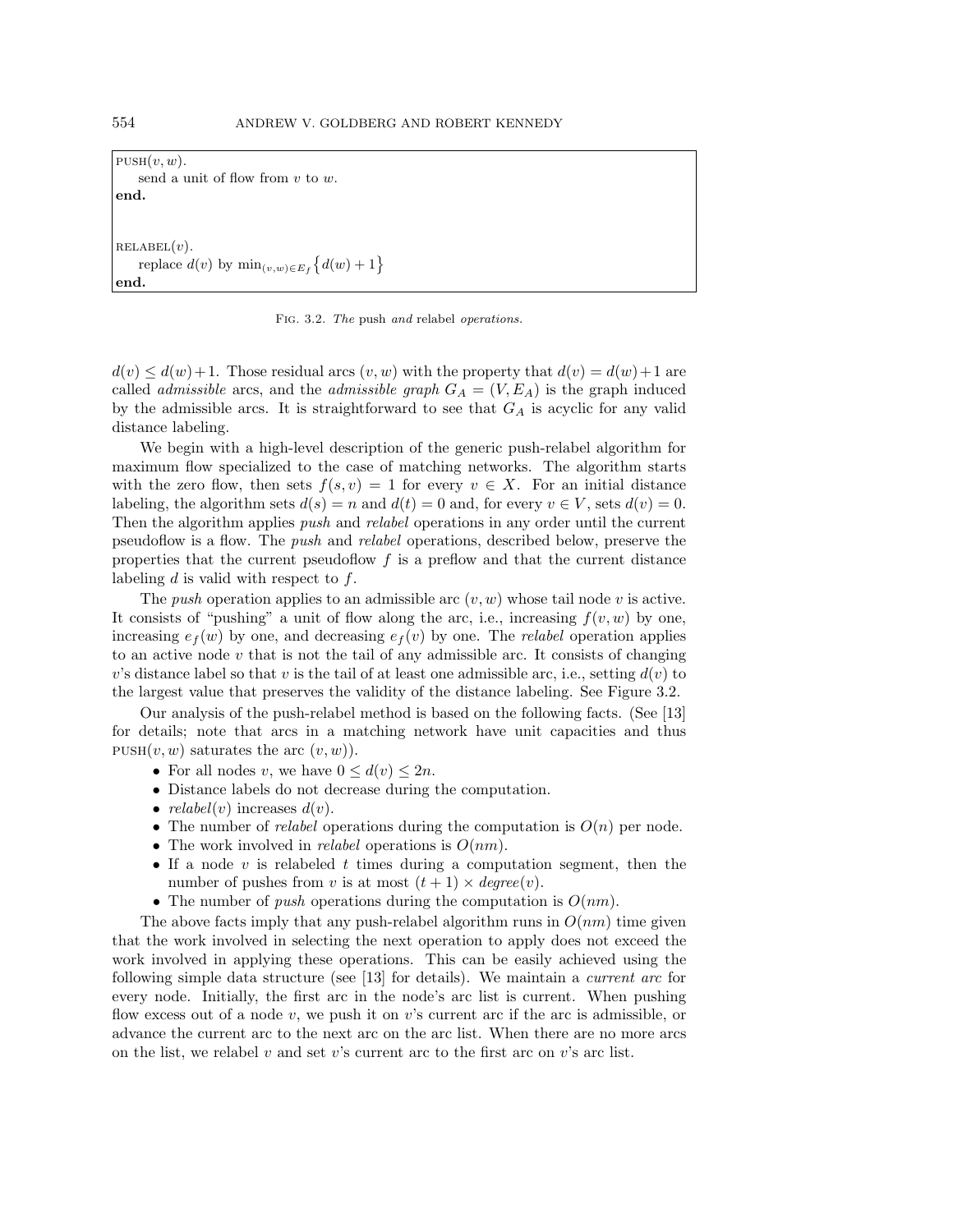**4. Global updates and the minimum distance discharge algorithm.** In this section, we specify an ordering of the push and relabel operations that yields certain desirable properties. We also introduce global distance updates and show that the algorithm resulting from our operation ordering and global update strategy that the algorithm rest<br>runs in  $O(\sqrt{n}m)$  time.

For any nodes v, w, let  $d_w(v)$  denote the breadth-first-search distance from v to w in the (directed) residual graph of the current preflow. If w is unreachable from  $v$ in the residual graph,  $d_w(v)$  is infinite. Setting  $d(v) = \min\{d_t(v), n + d_s(v)\}\)$  for every node  $v \in V$  is called a *global update operation*. This operation also sets the current arc of every node to the node's first arc. Such an operation can be accomplished with  $O(m)$  work that amounts to two breadth-first-search computations. Validity of the resulting distance labeling is a straightforward consequence of the definition. Note that a global update cannot decrease any node's distance label [13].

The ordering of operations we use is called *minimum distance discharge*. It consists of repeatedly choosing an active node whose distance label is minimum among all active nodes and, if there is an admissible arc leaving that node, pushing a unit of flow along the admissible arc; otherwise we relabel the node. For the sake of efficient implementation and easy generalization to the weighted case, we formulate this selection strategy in a slightly different (but equivalent) way and use this formulation to guide the implementation and analysis. The intuition is that we select a unit of excess at an active node with a minimum distance label and process that unit of excess until a relabeling occurs or the excess reaches  $s$  or  $t$ . In the event of a relabeling, the new distance label may be small enough to guarantee that the same excess still has the minimum label; if so, we avoid the work associated with finding the next excess to process. This scheme's important properties generalize to the weighted case, and it allows us to show easily that the work done in active node selection is not too great.

To implement this selection rule, we maintain a collection of buckets,  $b_0, \ldots, b_{2n}$ ; each  $b_i$  contains the active nodes with distance label i, except possibly one which is currently being processed. During execution, we maintain  $\mu$ , which is the index of the bucket from which we selected the most recent unit of excess. If the new distance label is no more than  $\mu$  when we relabel a node, we know that node still has a minimum distance label among the active nodes, so we continue processing the same unit of excess.

In addition, we perform periodic global updates. The first global update is performed immediately after the preflow is initialized. After each push and relabel operation, the algorithm checks the following two conditions and performs a global update if both conditions hold:

- Since the most recent update, at least one unit of excess has reached s or  $t$ .
- Since the most recent update, the algorithm has done at least  $m$  work in push and relabel operations.

Immediately after each global update, we rebuild the buckets in  $O(n)$  time and set  $\mu$  to zero. The following lemma shows that the algorithm does little extra work in selecting nodes to process.

LEMMA 4.1. Between two consecutive global updates, the algorithm does  $O(n)$ work in examining empty buckets.

*Proof.* The proof is immediate, because  $\mu$  decreases only when it is set to zero after an update, and there are  $2n + 1 = O(n)$  buckets. □

We will denote by  $\Gamma(f, d)$  (or simply  $\Gamma$ ) the minimum distance label of an active node with respect to the pseudoflow f and the distance labeling d. We let  $\Gamma_{\text{max}}$  denote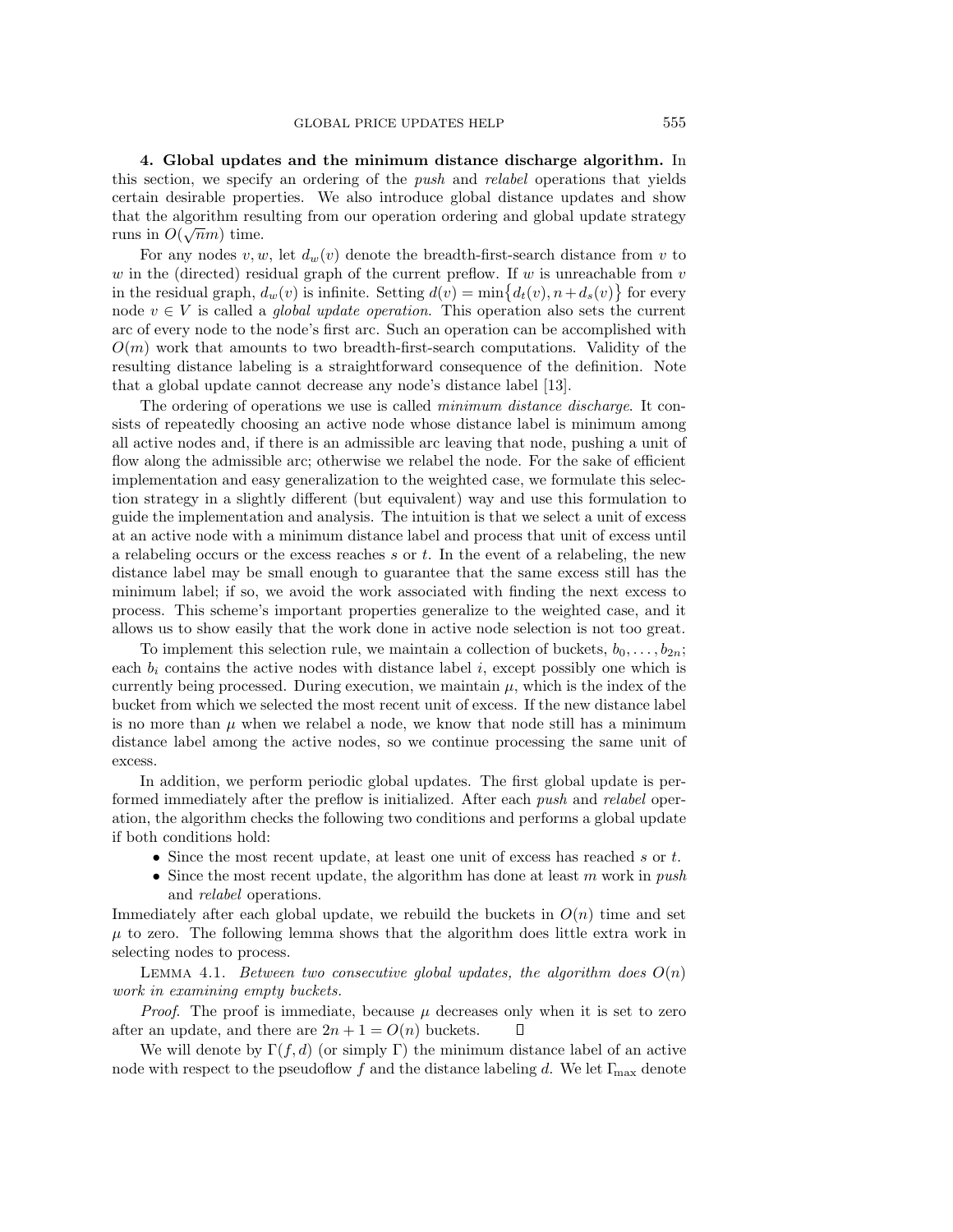

FIG. 4.1. Accounting for work when  $0 \leq \Gamma_{\text{max}} \leq n$ .

the maximum value reached by Γ during the algorithm so far. Note that  $\Gamma_{\text{max}}$  is often equal to  $\mu$ ; we use separate names mainly to emphasize that  $\mu$  is maintained by the implementation, while  $\Gamma_{\text{max}}$  is an abstract quantity with relevance to the analysis regardless of the implementation details.

Figure 4.1 represents the structure underlying our analysis of the minimum distance discharge algorithm. (Strictly speaking, the figure shows only half of the analysis; the other half, when  $\Gamma_{\text{max}} > n$ , is essentially similar.) The horizontal axis corresponds to the value of  $\Gamma_{\text{max}}$ , which increases as the algorithm proceeds, and the vertical axis corresponds to the distance label of the node currently being processed. Our analysis hinges on a parameter k, in the range  $2 \leq k \leq n$ , to be chosen later. We divide the execution of the algorithm into four stages. In the first two stages, excesses are moved to  $t$ ; in the final two stages, excesses that cannot reach  $t$  return to  $s$ . We analyze the first stage of each pair using the following lemma.

LEMMA 4.2. The minimum distance discharge algorithm expends  $O(km)$  work during the periods when  $\Gamma_{\text{max}} \in [0, k]$  and  $\Gamma_{\text{max}} \in [n, n + k]$ .

*Proof.* First, note that if  $\Gamma_{\text{max}}$  falls in the first interval of interest,  $\Gamma$  must lie in that interval as well. This relationship also holds for the second interval after a global update is performed, since  $\Gamma_{\text{max}} \geq n$  implies that no excess can reach t. Because the work from the beginning of the second interval until the price update is performed is  $O(m)$ , it is enough to show that the time spent by the algorithm during periods when  $\Gamma \in [0, k]$  and  $\Gamma \in [n, n+k]$  is in  $O(km)$ . Note that the periods defined in terms of  $\Gamma$ may not represent contiguous intervals during the execution of the algorithm.

Each node can be relabeled at most  $k + 1$  times when  $\Gamma \in [0, k]$  and similarly for  $\Gamma \in [n, n+k]$ . Hence the relabelings and pushes require  $O(km)$  work. The observations that a global update requires  $O(m)$  work and that during each period there are  $O(k)$  global updates complete the proof. П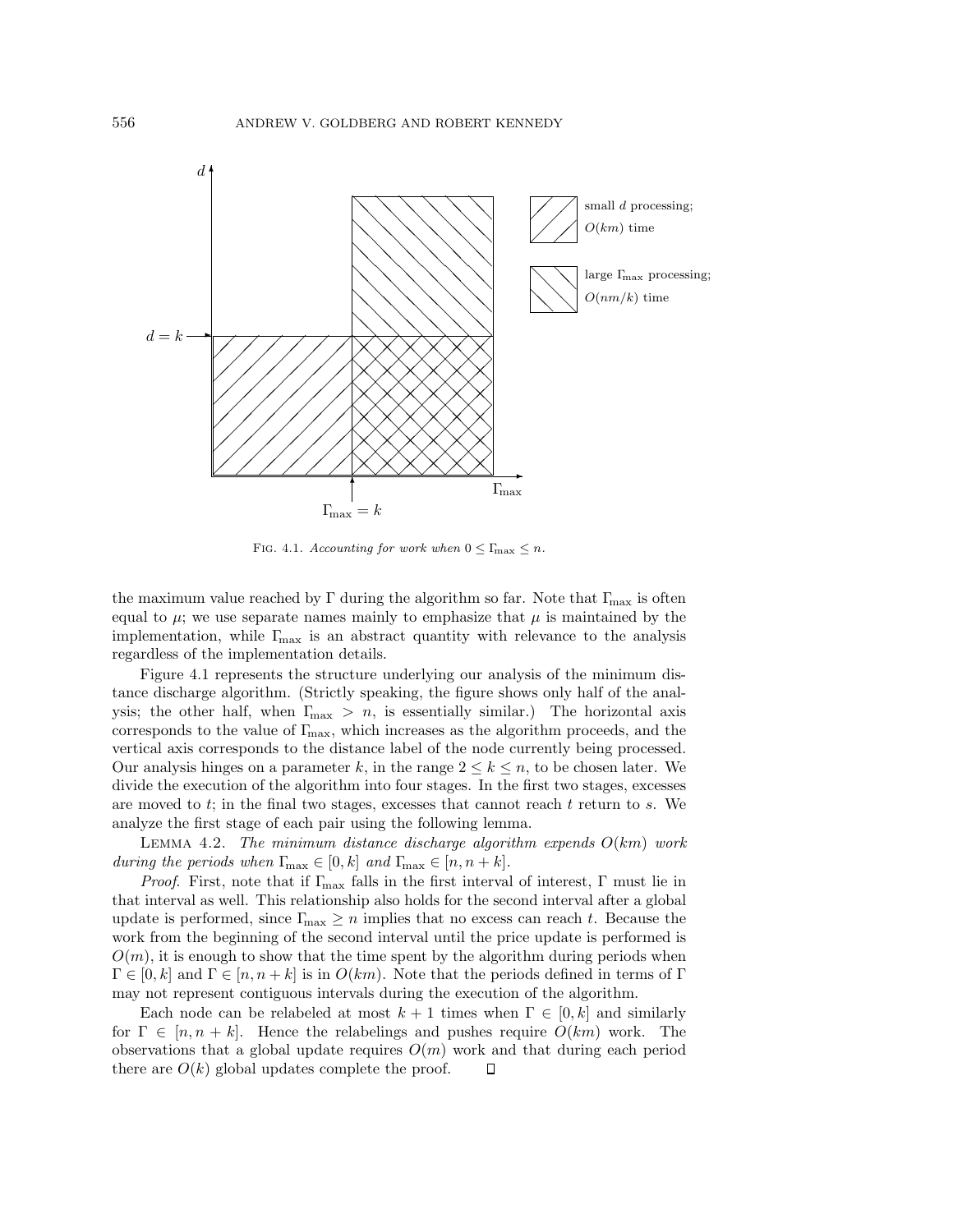To study the behavior of the algorithm during the remainder of its execution, we exploit the structure of matching networks by appealing to a combinatorial lemma. The following lemma is a special case of a well-known decomposition theorem [7] (also see  $[5]$ . The proof depends mainly on the fact that for a matching network  $G$ , the in-degree of  $v \in X$  in  $G_f$  is  $1 - e_f(v)$  and the out-degree of  $w \in Y$  in  $G_f$  is  $1 + e_f(w)$ for any integral pseudoflow  $f$ .

LEMMA 4.3. Any integral pseudoflow  $f$  in the augmented residual graph of an integral flow g in a matching network can be decomposed into cycles and simple paths that are pairwise node-disjoint, except at the endpoints of the paths, such that each element in the decomposition carries one unit of flow. Each path is from a node v with  $e_f(v) < 0$  (v can be t) to a node w with  $e_f(w) > 0$  (w can be s).

Lemma 4.3 allows us to show that when  $\Gamma_{\text{max}}$  is outside the intervals covered by Lemma 4.2, the amount of excess the algorithm must process is small.

Given a preflow f, we define the *residual flow value* to be the total excess that can reach t in  $G_f$ .

LEMMA 4.4. If  $\Gamma_{\text{max}} \geq k > 2$ , the residual flow value is at most  $n/(k-1)$  if G is a matching network.

Proof. Note that the residual flow value never increases during an execution of the algorithm, and consider the pair  $(f, d)$  such that  $\Gamma(f, d) \geq k$  for the first time during the execution. Let  $f^*$  be a maximum flow in G, and let  $f' = f^* - f$ . Now  $-f'$ is a pseudoflow in  $G_{f^*}^{\equiv}$  and can therefore be decomposed into cycles and paths as in Lemma 4.3. Such a decomposition of  $-f'$  induces the obvious decomposition on  $f'$ with all the paths and cycles reversed and excesses negated. Because  $\Gamma \geq k$  and d is a valid distance labeling with respect to f, any path in  $G_f$  from an active node to t must contain at least  $k+1$  nodes. In particular, the excess-to-t paths in the decomposition of  $f'$  contain at least  $k+1$  nodes each and are node-disjoint except for their endpoints. Since G contains only n nodes, there can be no more than  $(n-2)/(k-1) < n/(k-1)$ such paths. Since  $f^*$  is a maximum flow, the amount of excess that can reach t in  $G_f$ is no more than  $n/(k-1)$ .  $\Box$ 

The proof of the next lemma is similar.

LEMMA 4.5. If  $\Gamma_{\text{max}} \geq n + k > n + 2$  during an execution of the minimum distance discharge algorithm with global updates on a matching network, the total excess at nodes in V is at most  $n/(k-1)$ .

The following lemma shows an important property of the rules we use to trigger global update operations, namely, that during a period when the algorithm does  $\Theta(m)$ work at least one unit of excess is guaranteed to reach s or t.

Lemma 4.6. Between any two consecutive global update operations, the algorithm  $does \Theta(m)$  work.

Proof. According to the two conditions that trigger a global update, it suffices to show that immediately after an update, the work done in moving a unit of excess to s or t is  $O(m)$ . For every node v, at least one of  $d_s(v)$ ,  $d_t(v)$  is finite. Therefore, immediately after a global update at least one admissible arc leaves every node except  $s$  and  $t$ , by definition of the global update operation. Recall that the admissible graph is acyclic, so the first unit of excess processed by the algorithm immediately after a global update arrives at  $t$  or at  $s$  before any relabeling occurs, and does so along a simple path. Consider the path taken by the flow unit to s or t. The work performed while moving the unit along the path is proportional to the length of the path plus the number of times current arcs of nodes on the path are advanced. This  $O(n+m) = O(m)$  work is performed before the first condition for a global update is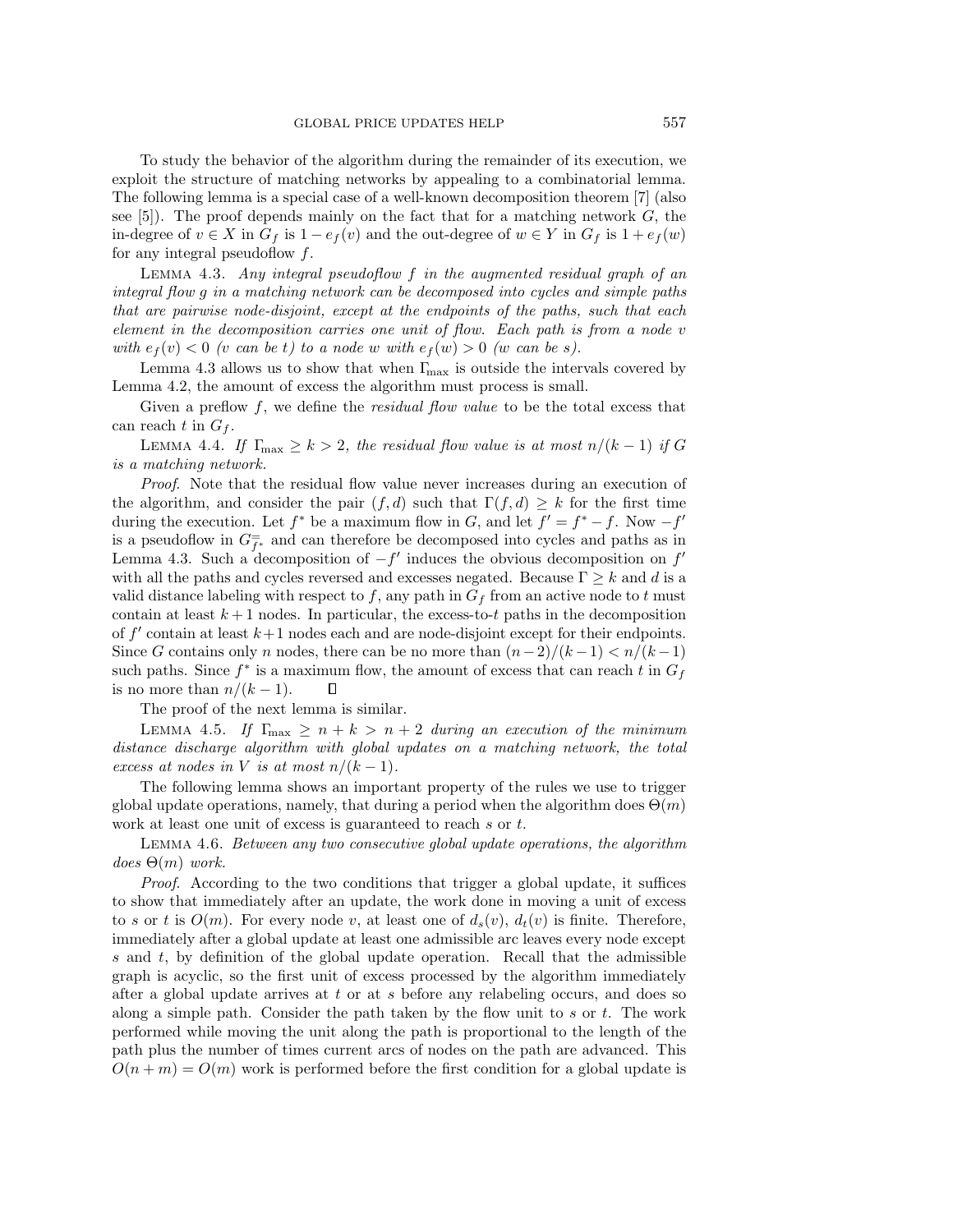met.

Following an amount of additional work bounded above by  $m + O(n)$ , plus work proportional to that for a push or relabel operation, another global update operation will be triggered. Clearly a *push* or *relabel* takes  $O(m)$  work and the lemma follows.  $\Box$ 

We are ready to prove the main result of this section.

Theorem 4.7. The minimum distance discharge algorithm with global updates computes a maximum flow in a matching network (and hence a maximum cardinality  $bipartite$  matching) in  $O(\sqrt{n}m)$  time.

*Proof.* By Lemma 4.2, the total work done by the algorithm when  $\Gamma_{\text{max}} \in [0, k]$  and  $\Gamma_{\text{max}} \in [n, n+k]$  is  $O(km)$ . By Lemmas 4.4 and 4.5, the amount of excess processed when  $\Gamma_{\text{max}}$  falls outside these bounds is at most  $2n/(k-1)$ . From Lemma 4.6 we conclude that the work done in processing this excess is  $O(nm/k)$ . Hence the time bound for the minimum distance discharge algorithm is  $O(km + nm/k)$ . Choosing  $k = \Theta(\sqrt{n})$  to balance the two terms, we see that the minimum distance discharge  $\alpha = O(\sqrt{n})$  to balance the two terms, we see that the algorithm with global updates runs in  $O(\sqrt{n}m)$  time.  $\Box$ 

**5. Improved performance through graph compression.** Feder and Mot-**3. IMPROVED PETIOF INCREDITE STARTED IN EVALUATE: STARTED THEORY** Wani [6] give an algorithm that runs in  $o(\sqrt{n}m)$  time and produces a *compressed* representation  $\overline{G}^* = (\overline{V} \cup W, \overline{E}^*)$  of a bipartite graph in which all adjacency information is preserved, but that has asymptotically fewer edges if the original graph  $\overline{G} = (\overline{V}, \overline{E})$  is dense. This graph consists of all the original nodes of X and Y, as well as a set of additional nodes W. An edge  $\{x, y\}$  appears in  $\overline{E}$  if and only if either  $\{x, y\} \in \overline{E}^*$  or  $\overline{G}^*$  contains a length-two path from x to y through some node of W.

The following theorem is slightly specialized from Feder and Motwani's Theorem 3.1 [6], which details the performance of their algorithm Compress.

THEOREM 5.1. Let  $\delta \in (0,1)$  and let  $\overline{G} = (\overline{V} = X \cup Y, \overline{E})$  be an undirected bipartite graph with  $|X| = |Y| = n$  and  $|\overline{E}| = m \geq n^{2-\delta}$ . Then algorithm Compress computes a compressed representation  $\overline{G}^* = (\overline{V} \cup W, \overline{E}^*)$  of  $\overline{G}$  with  $m^* = |\overline{E}^*|$  $O\left(m\delta^{-1}\frac{\log(n^2/m)}{\log n}\right)$  in time  $O(mn^{\delta}\log^2 n)$ . The number of nodes in W is  $O(mn^{\delta-1})$ .

In particular, we choose a constant  $\delta < 1/2$ ; then the compressed representation is computed in time  $o(\sqrt{n}m)$  and has  $m^* = O\left(m\frac{\log(n^2/m)}{\log n}\right)$  edges.

Given a compressed representation  $\overline{G}^*$  of  $\overline{G}$ , we can compute a flow network  $G^*$ in which there is a correspondence between flows in  $G^*$  and matchings in  $\overline{G}$ . The only differences from the reduction of section 3 are that each edge  $\{x, w\}$  with  $x \in X$  and  $w \in W$  gives an arc  $(x, w)$ , and each edge  $\{w, y\}$  with  $w \in W$  and  $y \in Y$  gives an arc  $(w, y)$ . As in section 3, we have a relationship between matchings in the original graph G and flows in  $G^*$ , but now the correspondence is not one-to-one as it was before. Nevertheless, it remains true here that given a flow f with  $e_f(t) = c$  in  $G^*$ , we can find a matching of cardinality c in  $\overline{G}$  using only  $O(n)$  time in a straightforward way.

The performance improvement that we gain comes from using the graph compression step as preprocessing; we will show that the minimum distance discharge pression step as preprocessing, we will show that the minimum distance discharge<br>algorithm with global updates runs in time  $O(\sqrt{n}m^*)$  on the flow network  $G^*$  corresponding to the compressed representation  $\overline{G}^*$  of a bipartite graph  $\overline{G}$ . In other words, the speedup results only from the reduced number of edges, not from changes within the minimum distance discharge algorithm.

To prove the performance bound, we must generalize certain lemmas from sec-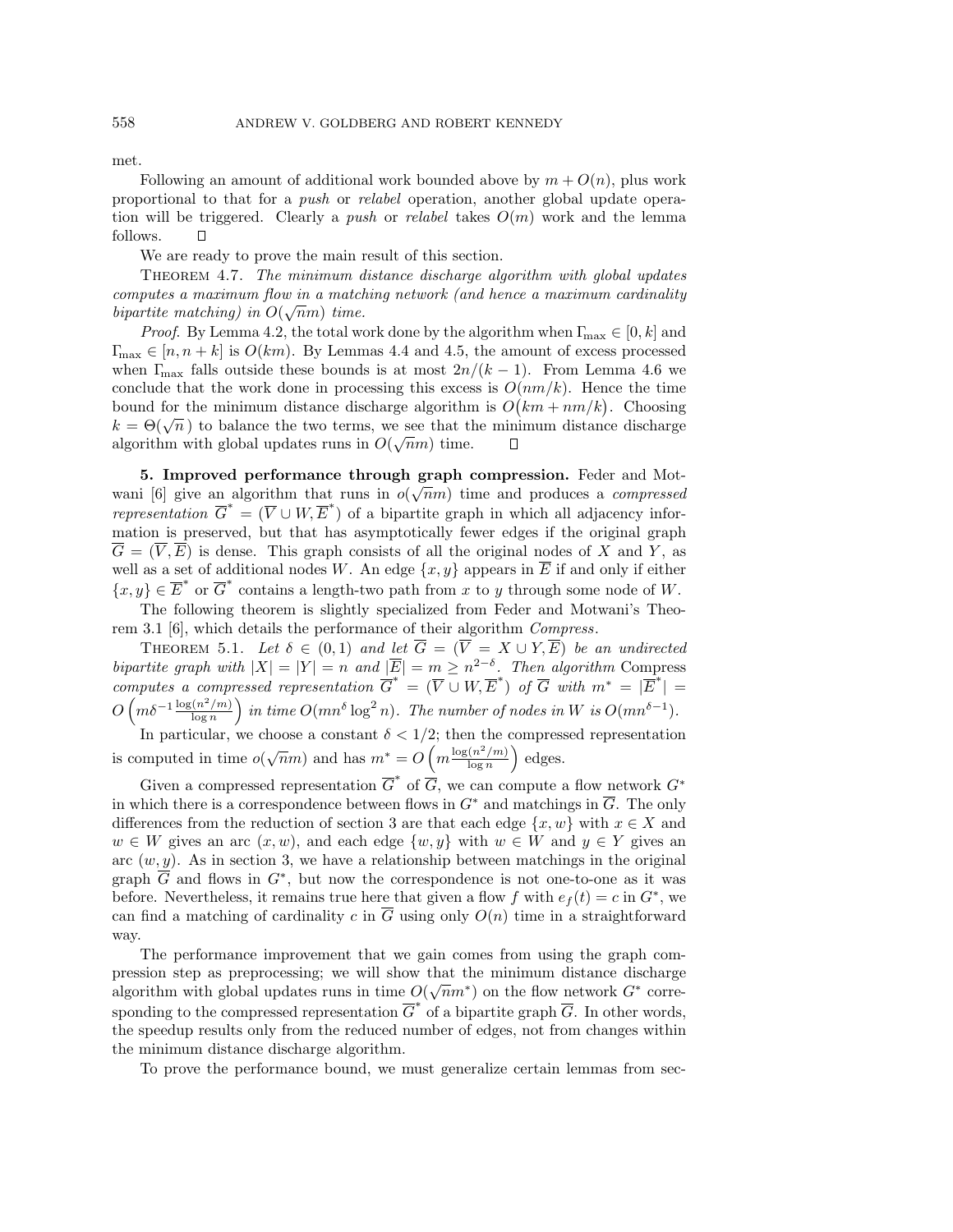tion 4 to networks with the structure of compressed representations. Let  $n^* = n + |W|$ be the number of nodes in the maximum flow problem derived from the compressed representation of the input graph. Lemma 4.2 is independent of the input network's structure, as are Lemma 4.6 and Lemma 4.1. These three lemmas give us their conclusions for compressed representations where we substitute  $n^*$  for n and  $m^*$  for m in their statements and proofs. An analogue to Lemma 4.3 holds in a flow network derived from a compressed representation; this will extend Lemmas 4.4 and 4.5, allowing us to conclude the improved time bound.

Lemma 5.2. Any integral pseudoflow f in the augmented residual graph of an integral flow g in the flow graph of a compressed representation can be decomposed into cycles and simple paths that are pairwise node-disjoint at nodes of  $X$  and  $Y$ , except at the endpoints of the paths, such that each element of the decomposition carries one unit of flow. Each path is from a node v with  $e_f(v) < 0$  (v can be t) to a node w with  $e_f(w) > 0$  (w can be s).

*Proof.* As with matching networks, the in-degree of  $v \in X$  is  $1 - e_f(v)$  and the out-degree of  $y \in Y$  is  $1 + e_f(y)$ , so the standard proof of Lemma 4.3 extends to this case.  $\Box$ 

The following lemma is analogous to Lemma 4.4.

LEMMA 5.3. If  $\Gamma_{\text{max}} \geq k > 2$ , the residual flow value is at most  $2n/(k-2)$  if  $G^*$ is a compressed representation.

Proof. The proof follows as in the case of Lemma 4.4, except that here an excessto-t path in the decomposition of f' must contain at least  $k/2$  nodes of  $\overline{V}$ . Since  $\overline{V}$  contains only n nodes, there can be no more than  $2n/(k-2)$  such paths, and so because  $f^*$  is a maximum flow, the amount of excess that can reach t in  $G_f^*$  is no more than  $2n/(k-2)$ .  $\Box$ 

The following lemma is analogous to Lemma 4.5, and its proof is similar to the proof of Lemma 5.3.

LEMMA 5.4. If  $\Gamma_{\text{max}} \geq n^* + k > n^* + 2$  during an execution of the minimum distance discharge algorithm with global updates on a compressed representation, the total excess at nodes in  $V \cup W$  is at most  $2n/(k-2)$ .

Using the same reasoning as in Theorem 4.7, we have the following theorem.

THEOREM 5.5. The minimum distance discharge algorithm with global updates computes a maximum flow in the network corresponding to a compressed representa $t_{\text{top}}$  with  $m^*$  edges in  $O(\sqrt{n}m^*)$  time.

To complete our time bound for the bipartite matching problem we must dispense with some technical restrictions in Theorem 5.1, namely, the requirements that  $|X| =$  $|Y| = n$  and that  $m \geq n^{2-\delta}$ . The former condition is easily met by adding nodes to whichever of  $X, Y$  is the smaller set, so their cardinalities are equal. These "dummy" nodes are incident to no edges. As for the remaining condition, observe that our time bound does not suffer if we simply forego the compression step and apply the result of section 4 in the case where  $m < n^{2-\delta}$ . To see this, recall that we chose  $\delta < 1/2$ , and note that  $1 \leq m < n^{2-\delta}$  implies  $\frac{\log(n^2/m)}{\log n} = \Theta(1)$ . So we have the following theorem.

THEOREM 5.6. The minimum distance discharge algorithm with graph compression and global updates computes a maximum cardinality bipartite matching in  $O\left(\sqrt{n}m\frac{\log(n^2/m)}{\log n}\right)$  time.

This bound matches that of Feder and Motwani for Dinic's algorithm.

**6. Minimum distance discharge algorithm without global updates.** In this section we describe a family of graphs on which the minimum distance discharge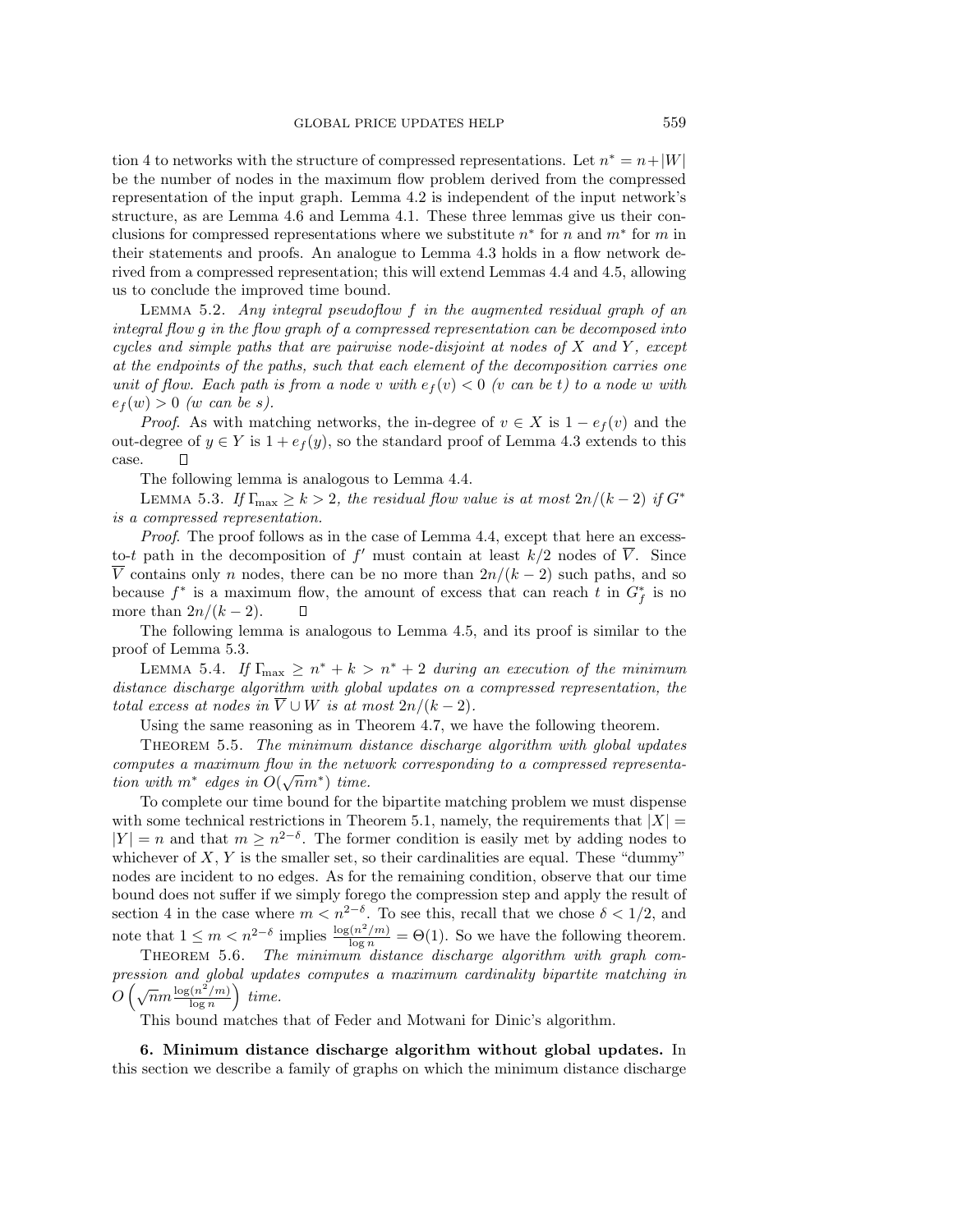**1.** Initialization establishes  $|X|$  units of excess, one at each node of X; **2.** Nodes of X are relabeled one-by-one, so all  $v \in X$  have  $d(v) = 1$ ; **3.** While  $e_f(t) < |Y|$ , **3.1.** a unit of excess moves from some node  $v \in X$  to some node  $w \in Y$  with  $d(w) = 0$ ; **3.2.** w is relabeled so that  $d(w) = 1$ ; **3.3.** The unit of excess moves from w to t, increasing  $e_f(t)$  by one. **4.** A single node,  $x_1$  with  $e_f(x_1) = 1$ , is relabeled so that  $d(x_1) = 2$ . **5.**  $\ell \leftarrow 1$ . **6.** While  $\ell \leq n$ , Remark: All nodes  $v \in V$  now have  $d(v) = \ell$  with the exception of the one node  $x_\ell \in X$ , which has  $d(x_\ell) = \ell + 1$  and  $e_f(x_\ell) = 1$ ; all excesses are at nodes of  $X$ ; **6.1.** All nodes with excess, except the single node  $x_\ell$ , are relabeled one-by-one so that all  $v \in X$  with  $e_f(v) = 1$  have  $d(v) = \ell + 1$ ; **6.2.** While some node  $y \in Y$  has  $d(y) = \ell$ , **6.2.1.** A unit of excess is pushed from a node in  $X$  to  $y$ ; **6.2.2.** *y* is relabeled so  $d(y) = \ell + 1$ ; **6.2.3.** The unit of excess at y is pushed to a node  $x \in X$  with  $d(x) = \ell$ ; **6.2.4.** x is relabeled so that if some node in Y still has distance label  $\ell$ ,  $d(x) = \ell + 1;$ otherwise  $d(x) = \ell + 2$  and  $x_{\ell+1} \leftarrow x;$ **6.3.**  $\ell \leftarrow \ell + 1;$ **7.** Excesses are pushed one-by-one from nodes in X (labeled  $n + 1$ ) to s.

Fig. 6.1. The minimum distance discharge execution on bad examples.

algorithm without global updates requires  $\Omega(nm)$  time (for values of m between  $\Theta(n)$ ) and  $\Theta(n^2)$ ). This shows that the updates improve the worst-case running time of the algorithm. The goal of our construction is to admit an execution of the algorithm in which each relabeling changes a node's distance label by  $O(1)$ . Under this condition the execution will have to perform  $\Omega(n^2)$  relabelings, and these relabelings will require  $\Omega(nm)$  time.

Given  $\tilde{n} \in \mathbb{Z}$  and  $\tilde{m} \in [1, \tilde{n}^2/4]$ , we construct a graph  $\overline{G}$  as follows:  $\overline{G}$  is the complete bipartite graph with  $\overline{V} = X \cup Y$ , where

$$
X = \left\{ 1, 2, \ldots, \left\lceil \frac{\tilde{n} + \sqrt{\tilde{n}^2 - 4\tilde{m}}}{2} \right\rceil \right\} \quad \text{and} \quad Y = \left\{ 1, 2, \ldots, \left\lfloor \frac{\tilde{n} - \sqrt{\tilde{n}^2 - 4\tilde{m}}}{2} \right\rfloor \right\}.
$$

It is straightforward to check that this graph has  $n = \tilde{n} + O(1)$  nodes and  $m = \tilde{m} + O(\tilde{n})$ edges. Note that  $|X| > |Y|$ .

Figure 6.1 describes an execution of the minimum distance discharge algorithm on G—the matching network derived from  $\overline{G}$ —that requires  $\Omega(nm)$  time. With more complicated but unilluminating analysis, it is possible to show that every execution of the minimum distance discharge algorithm on G requires  $\Omega(nm)$  time.

It is straightforward to verify that in the execution outlined, all processing takes place at active nodes whose distance labels are minimum among the active nodes. The algorithm performs poorly because during the execution, no relabeling changes a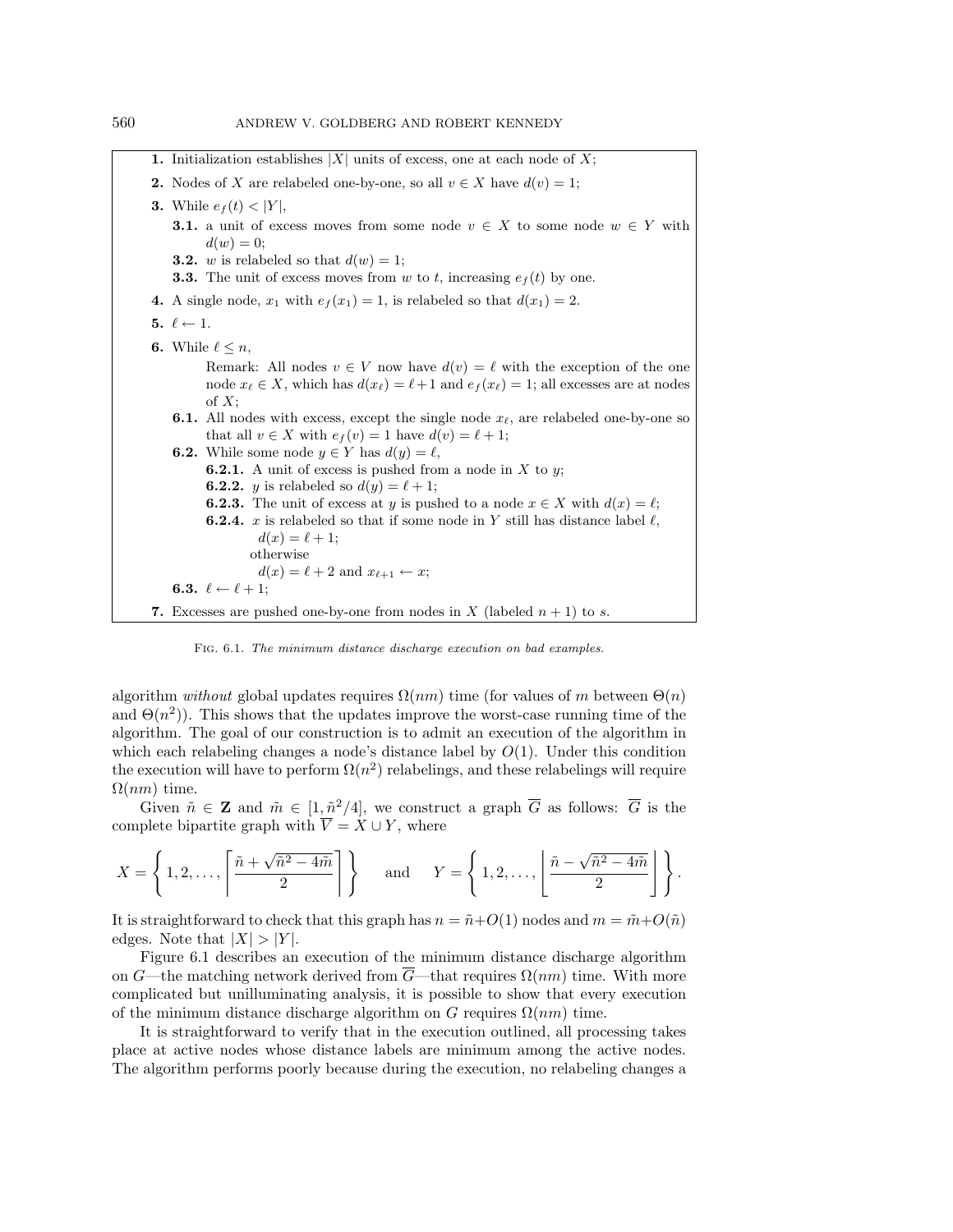distance label by more than two. Hence the execution uses  $\Theta(nm)$  work in the course of its  $\Theta(n^2)$  relabelings, and we have the following theorem.

THEOREM 6.1. For any function  $m(n)$  in the range  $n \leq m(n) \leq n^2/4$ , there exists an infinite family of instances of the bipartite matching problem having  $\Theta(n)$ nodes and  $\Theta(m(n))$  edges on which the minimum distance discharge algorithm without global updates runs in  $\Omega(nm(n))$  time.

**7. Minimum cost circulation and assignment problems.** Given a weight function  $\bar{c} : \bar{E} \to \mathbf{R}$  and a set of edges M, we define the weight of M to be the sum of weights of edges in  $M$ . The *assignment problem* is to find a maximum cardinality matching of minimum weight. We assume that the costs are integers in the range  $[0,\ldots,C]$  where  $C \geq 1$ . (Note that we can always make the costs nonnegative by adding an appropriate number to all arc costs.)

For the minimum cost circulation problem, we adopt the following framework. We are given a graph  $G = (V, E)$ , with an integer-valued capacity function as before. In addition to the capacity function, we are given an integer-valued  $cost\ c(a)$  for each arc  $a \in E$ .

We assume  $c(a) = -c(a^R)$  for every arc a. A *circulation* is a pseudoflow f with the property that  $e_f(v) = 0$  for every node  $v \in V$ . (The absence of a distinguished source and sink accounts for the difference in nomenclature between a circulation and a flow.) We will say that a node v with  $e_f(v) < 0$  has a *deficit*.

The cost of a pseudoflow f is given by  $c(f) = \sum_{f(a)>0} c(a)f(a)$ . The minimum cost circulation problem is to find a circulation of minimum cost.

**8. The push-relabel method for the assignment problem.** We reduce the assignment problem to the minimum cost circulation problem as follows. As in the unweighted case, we mention only "forward" arcs, each of which we give unit capacity. The "reverse" arcs have zero capacity and obey cost antisymmetry. Given an instance  $(\overline{G} = (\overline{V} = X \cup Y, \overline{E}), \overline{c})$  of the assignment problem, we construct an instance  $(G =$  $({s,t} \cup V, E), u, c)$  of the minimum cost circulation problem by

- creating special nodes s and t, and setting  $V = \overline{V} \cup \{s, t\}$ ;
- for each node  $v \in X$ , placing arc  $(s, v)$  in E and defining  $c(s, v) = -nC$ ;
- for each node  $v \in Y$ , placing arc  $(v, t)$  in E and defining  $c(v, t) = 0$ ;
- for each edge  $\{v, w\} \in \overline{E}$  with  $v \in X$ , placing arc  $(v, w)$  in E and defining  $c(v, w) = \overline{c}(v, w);$
- placing  $n/2$  arcs  $(t, s)$  in E and defining  $c(t, s) = 0$ .

If G is obtained by this reduction (see Figure 8.1), we can interpret an integral circulation in G as a matching in  $\overline{G}$  just as we did in the bipartite matching case. Furthermore, it is easy to verify that a minimum cost circulation in G corresponds to a maximum matching of minimum weight in  $\overline{G}$ .

A price function is a function  $p: V \to \mathbf{R}$ . For a given price function p, the reduced cost of an arc  $(v, w)$  is  $c_p(v, w) = c(v, w) + p(v) - p(w)$ .

Let  $U = X \cup \{t\}$ . Note that all arcs in E have one endpoint in U and one endpoint in its complement. Define  $E_U$  to be the set of arcs whose tail node is in  $U$ .

For a constant  $\epsilon \geq 0$ , a pseudoflow f is said to be  $\epsilon$ -optimal with respect to a price function p if, for every residual arc  $a \in E_f$ , we have

$$
\begin{cases}\na \in E_U \Rightarrow c_p(a) \ge 0, \\
a \notin E_U \Rightarrow c_p(a) \ge -2\epsilon.\n\end{cases}
$$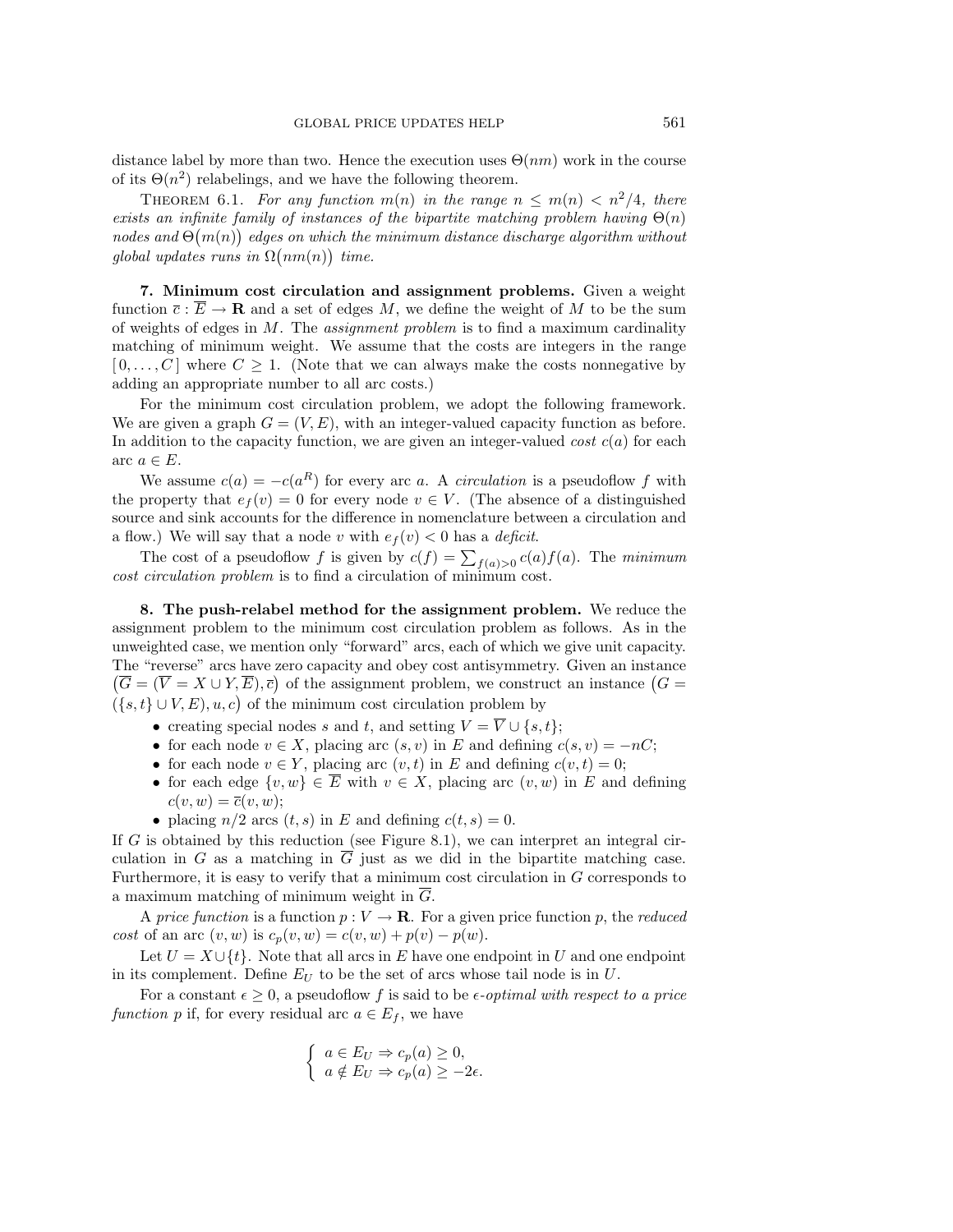

Fig. 8.1. Reduction from assignment to minimum cost circulation.

A pseudoflow f is  $\epsilon$ -optimal if f is  $\epsilon$ -optimal with respect to some price function p. If the arc costs are integers and  $\epsilon < 1/n$ , any  $\epsilon$ -optimal circulation is optimal.

For a given f and p, an arc  $a \in E_f$  is *admissible* iff

$$
\begin{cases} a \in E_U & \text{and} \quad c_p(a) < \epsilon \quad \text{or} \\ a \notin E_U & \text{and} \quad c_p(a) < -\epsilon. \end{cases}
$$

The *admissible graph*  $G_A = (V, E_A)$  is the graph induced by the admissible arcs.

These asymmetric definitions of  $\epsilon$ -optimality and admissibility are natural in the context of the assignment problem. They have the benefit that the complementary slackness conditions are violated on  $O(n)$  arcs (corresponding to the matched arcs). For the symmetric definition, complementary slackness can be violated on  $\Omega(m)$  arcs.

First we give a high-level description of the successive approximation algorithm (see Figure 8.2). The algorithm starts with  $\epsilon = C$ ,  $f(a) = 0$  for all  $a \in E$ , and  $p(v) = 0$  for all  $v \in V$ . At the beginning of every iteration, the algorithm divides  $\epsilon$  by a constant factor  $\alpha$  and saturates all arcs a with  $c_p(a) < 0$ . The iteration modifies f and p so that f is a circulation that is  $(\epsilon/\alpha)$ -optimal with respect to p. When  $\epsilon < 1/n$ , f is optimal and the algorithm terminates. The number of iterations of the algorithm is  $1 + |\log_{\alpha}(nC)|$ .

Reducing  $\epsilon$  is the task of the subroutine refine. The input to refine is  $\epsilon$ , f, and p such that (except in the first iteration) circulation f is  $\epsilon$ -optimal with respect to p. The output from refine is  $\epsilon' = \epsilon/\alpha$ , a circulation f, and a price function p such that f is  $\epsilon'$ -optimal with respect to p. At the first iteration, the zero flow is not C-optimal with respect to the zero price function, but because every simple path in the residual graph has cost of at least  $-nC$ , standard results about *refine* remain true.

The generic *refine* subroutine (described in Figure 8.3) begins by decreasing the value of  $\epsilon$  and setting f to saturate all residual arcs with negative reduced cost.

This converts  $f$  into an  $\epsilon$ -optimal pseudoflow (indeed, into a 0-optimal pseudoflow). Then the subroutine converts f into an  $\epsilon$ -optimal circulation by applying a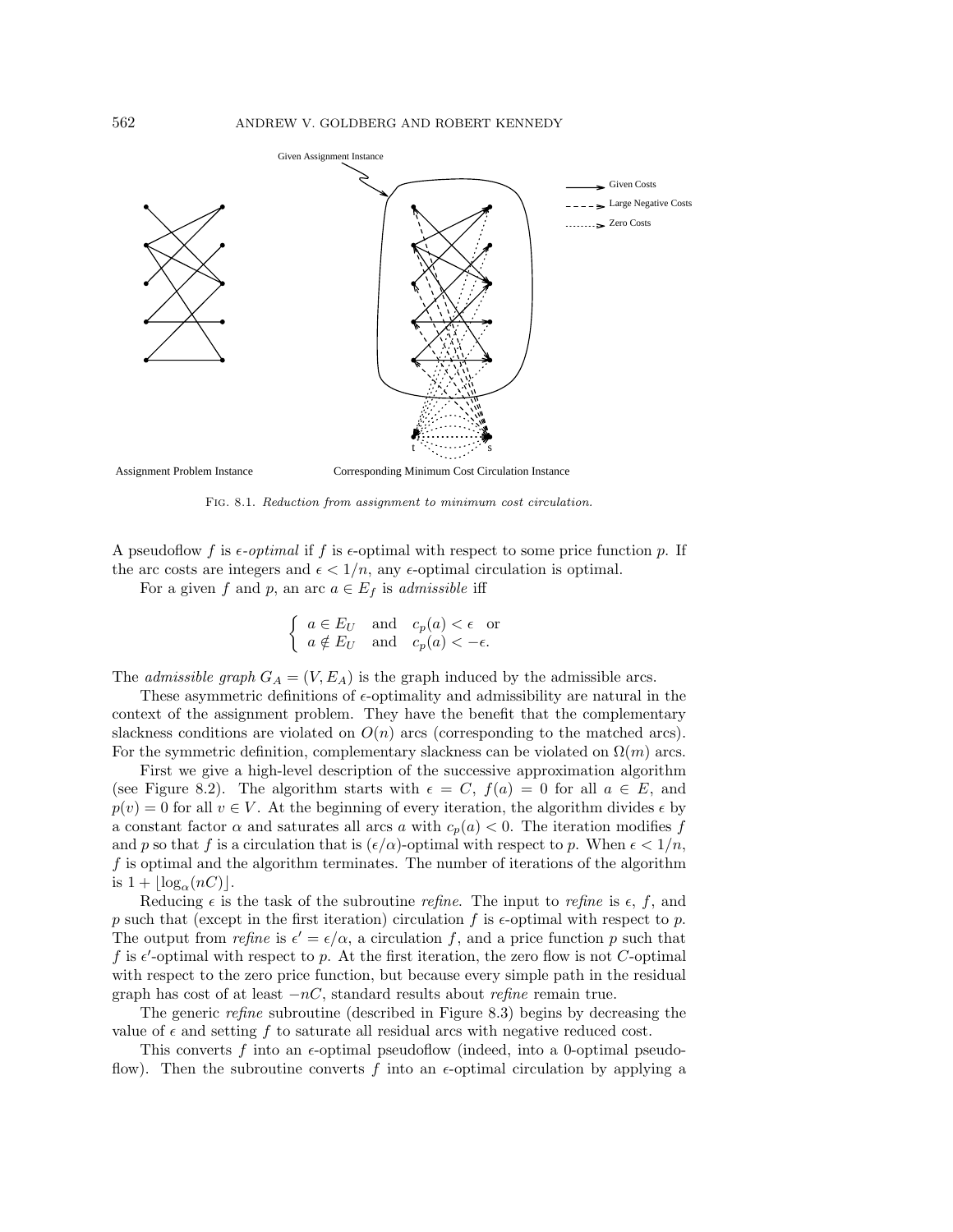```
procedure MIN-COST(V, E, u, c);
     [initialization]
     \overline{\epsilon} \leftarrow C; \forall v, \quad p(v) \leftarrow 0; \quad \forall a, \quad f(a) \leftarrow 0;[loop]
      while \epsilon \geq 1/n do
            (\epsilon, f, p) \leftarrow refine(\epsilon, f, p);return(f);end.
```
Fig. 8.2. The cost-scaling algorithm.

```
procedure REFINE(\epsilon, f, p);
    [initialization]
    \epsilon \leftarrow \epsilon/\alpha;\forall a \in E with c_p(a) < 0, f(a) \leftarrow u(a);
    [loop]
     while f is not a circulation
          apply a push or a relabel operation;
    \mathbf{return}(\epsilon, f, p);end.
```
Fig. 8.3. The generic refine subroutine.

 $PUSH(v, w)$ . send a unit of flow from  $v$  to  $w$ . **end.**  $RELABEL(v)$ . **if**  $v \in U$ **then** replace  $p(v)$  by  $\max_{(v,w)\in E_f} \{p(w) - c(v,w)\}\$ **else** replace  $p(v)$  by  $\max_{(v,w)\in E_f} \{p(w) - c(v,w) - 2\epsilon\}$ **end.**

Fig. 8.4. The push and relabel operations.

sequence of *push* and *relabel* operations, each of which preserves  $\epsilon$ -optimality. The generic algorithm does not specify the order in which these operations are applied. Next, we describe the push and relabel operations for the unit-capacity case.

As in the maximum flow case, a *push* operation applies to an admissible arc  $(v, w)$ whose tail node v is active, and consists of pushing one unit of flow from v to w. A *relabel* operation applies to an active node  $v$  that is not the tail of any admissible arc. The operation sets  $p(v)$  to the smallest value allowed by the  $\epsilon$ -optimality constraints, namely  $\max_{(v,w)\in E_f} \{p(w) - c(v,w)\}\$ if  $v \in U$ , or  $\max_{(v,w)\in E_f} \{p(w) - c(v,w) - 2\epsilon\}$ otherwise. Figure 8.4 gives the push and relabel operations.

The analysis of cost-scaling push-relabel algorithms is based on the following facts [12, 14]. During a scaling iteration

- no node price increases;
- every relabeling decreases a node price by at least  $\epsilon$ ;
- for any  $v \in V$ ,  $p(v)$  decreases by  $O(n\epsilon)$ .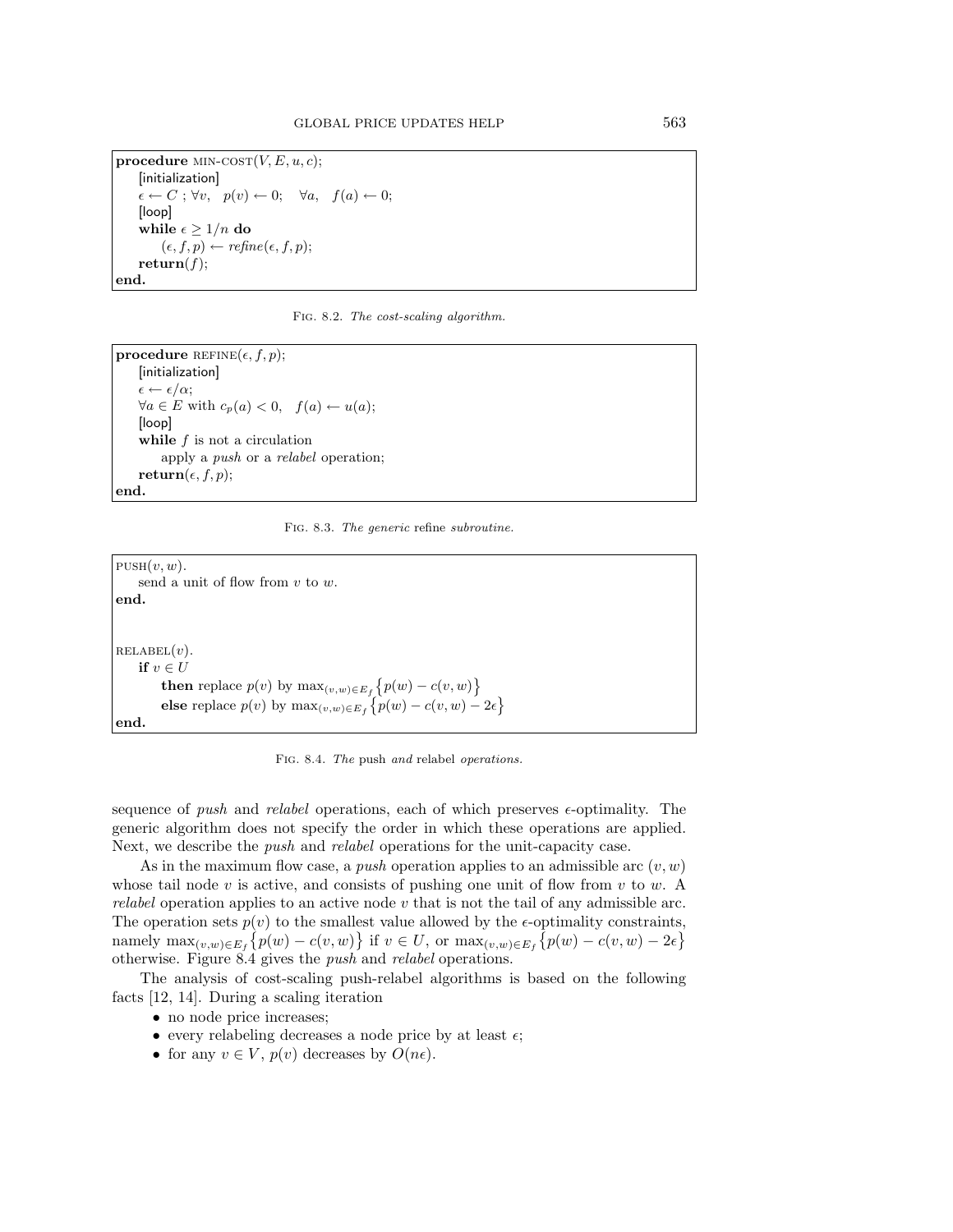**9. Global updates and the minimum change discharge algorithm.** In this section, we generalize the ideas of minimum distance discharge and global updates to the context of the minimum cost circulation problem and analyze the algorithm that embodies these generalizations.

We analyze a single execution of refine, and to simplify our notation, we make some assumptions that do not affect the results. We assume that the price function is identically zero at the beginning of the iteration. Our analysis goes through without this assumption, but the required condition can be achieved at no increased asymptotic cost by replacing the arc costs with their reduced costs and setting the node prices to zero in the first step of refine.

Under the assumption that each iteration begins with the zero price function, the price change of a node v during an iteration is  $\delta(v) = \frac{\vert -p(v)/\epsilon \vert}{\vert -p(v)/\epsilon \vert}$ . By analogy to the matching case, we define  $\Gamma(f, p) = \min_{e_f(v) > 0} \{ \delta(v) \},\$ and let  $\Gamma_{\text{max}}$  denote the maximum value attained by  $\Gamma(f, p)$  so far in this iteration. The minimum change discharge strategy consists of repeatedly selecting a unit of excess at an active node v with  $\delta(v) = \Gamma$  and processing that unit until it cancels some deficit or until a relabeling occurs. We implement this strategy as in the unweighted case. Observe that no node's price changes by more than  $2\alpha n \epsilon$  during refine, so a collection of  $2\alpha n+1$ buckets  $b_0,\ldots,b_{2\alpha n}$  is sufficient to keep every active node v in  $b_{\delta(v)}$ . As before, the algorithm maintains the index  $\mu$  of the lowest-numbered nonempty bucket and avoids bucket access except immediately after a deficit is canceled or a relabeling of a node v sets  $\delta(v) > \mu$ .

In the weighted context, a global update takes the form of setting each node price so that  $G_A$  is acyclic, there is a path in  $G_A$  from every excess to some deficit (a node v with  $e_f(v) < 0$ ) and every node reachable in  $G_A$  from a node with excess lies on such a path. This amounts to a modified shortest-paths computation and can be done in  $O(m)$  time using ideas from Dial's work [3]. At every refine, the first global update is performed immediately after saturating all residual arcs with negative reduced cost. After each push and relabel operation, the algorithm checks the following two conditions and performs a global update if both conditions hold:

- Since the most recent update, at least one unit of excess has canceled some deficit.
- Since the most recent update, the algorithm has done at least  $m$  work in push and relabel operations.

We developed global updates from an implementation heuristic for the minimum cost circulation problem [11], but in retrospect they prove similar in the assignment context to the one-processor Hungarian Search technique developed in [8].

Immediately after each global update, the algorithm rebuilds the buckets in  $O(n)$ time and sets  $\mu$  to zero. As in the unweighted case, we have the following easy bound on the extra work done by the algorithm in selecting nodes to process.

LEMMA 9.1. Between two consecutive global updates, the algorithm does  $O(n)$ work in examining empty buckets.

Figure 9.1 represents the main ideas behind our analysis of an iteration of the minimum change discharge algorithm. The diagram differs from Figure 4.1 because we must account for pushes and relabelings that occur at nodes with large values of  $\delta$  when  $\Gamma_{\text{max}}$  is small. Such operations could not arise in the matching algorithm but are possible here.

We begin our analysis with a lemma that is essentially similar to Lemma 4.2. LEMMA 9.2. The algorithm does  $O(km)$  work in the course of relabel operations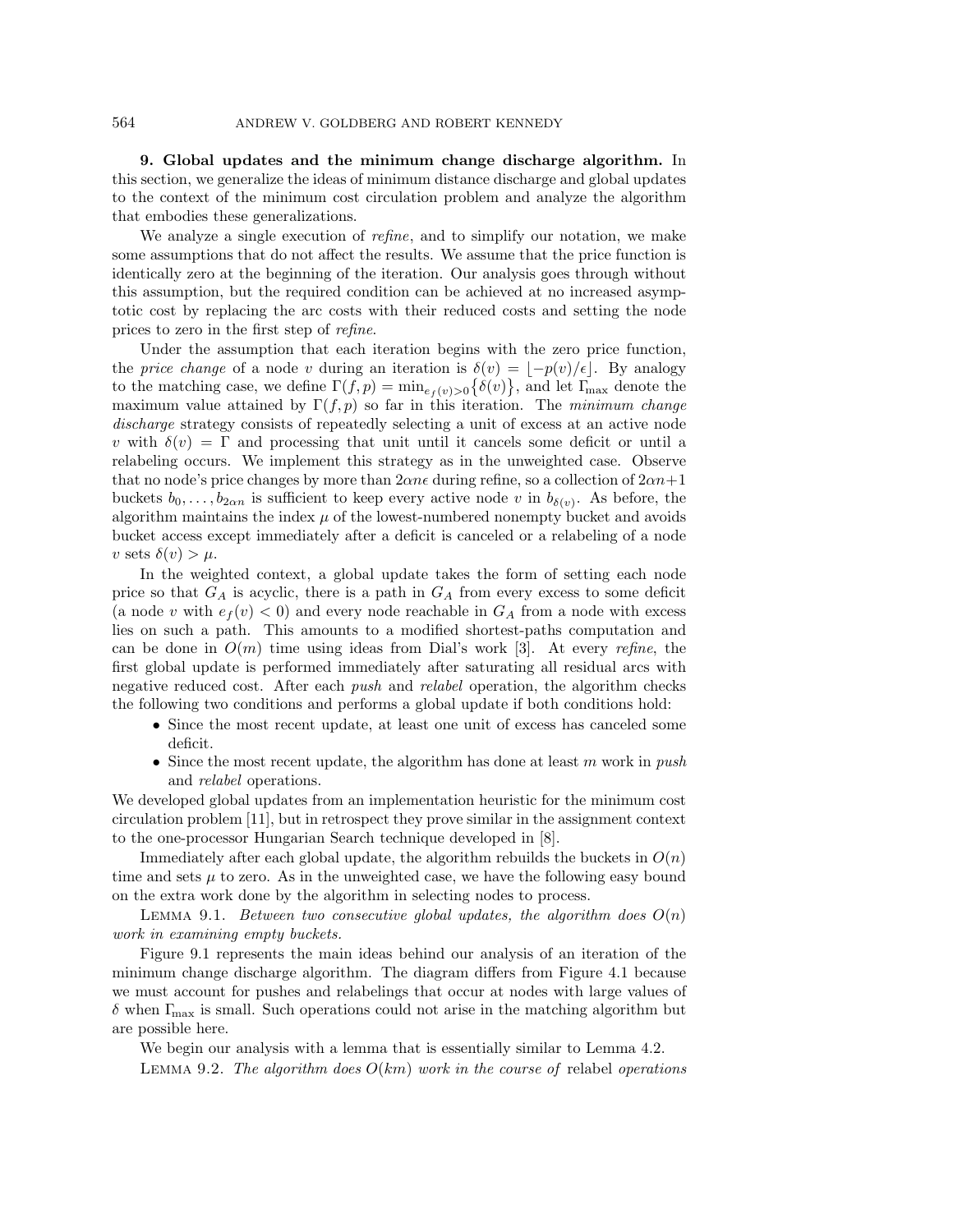

Fig. 9.1. Accounting for work in the minimum change discharge algorithm.

on nodes v obeying  $\delta(v) \leq k$  and push operations from those nodes.

*Proof.* A node v can be relabeled at most  $k + 1$  times while  $\delta(v) \leq k$ , so the relabelings of such nodes and the pushes from them require  $O(km)$  work. П

To analyze our algorithm for the assignment problem, we must overcome two main difficulties that were not present in the matching case. First, we can do *push* and *relabel* operations at nodes whose price changes are large even when  $\Gamma_{\text{max}}$  is small; this work is not bounded by Lemma 9.2 and we must account for it. Second, our analysis of the period when  $\Gamma_{\text{max}}$  is large in the unweighted case does not generalize because it is not true that  $\delta(v)$  gives a bound on the breadth-first-search distance from  $v$  to a deficit in the residual graph.

Lemma 9.4 is crucial in resolving both of these issues, and to prove it we use the following standard result which is analogous to Lemma 4.3.

LEMMA 9.3. Given a matching network  $G$  and an integral circulation  $g$ , any integral pseudoflow  $f$  in  $G_g$  can be decomposed into

- cycles, and
- paths, each from a node u with  $e_f(u) < 0$  to a node v with  $e_f(v) > 0$ ,

where all the elements of the decomposition are pairwise node-disjoint except at  $s, t$ , and the endpoints of the paths, and each element carries one unit of flow.

We denote a path from node u to node v in such a decomposition by  $(u \sim v)$ .

The following lemma is similar in spirit to those in [8] and [12], although the singlephase push-relabel framework of our algorithm changes the structure of the proof. Let  $\mathcal{E}(f)$  denote the total excess in pseudoflow f, i.e.,  $\sum_{e_f(v)>0} e_f(v)$ . When no confusion arises, we simply use  $\mathcal E$  to denote the total excess in the current pseudoflow. The lemma depends on the ( $\alpha \epsilon$ )-optimality of the circulation produced by the previous iteration of refine, so it holds only in the second and subsequent scaling iterations. Because the zero circulation is not C-optimal with respect to the zero price function,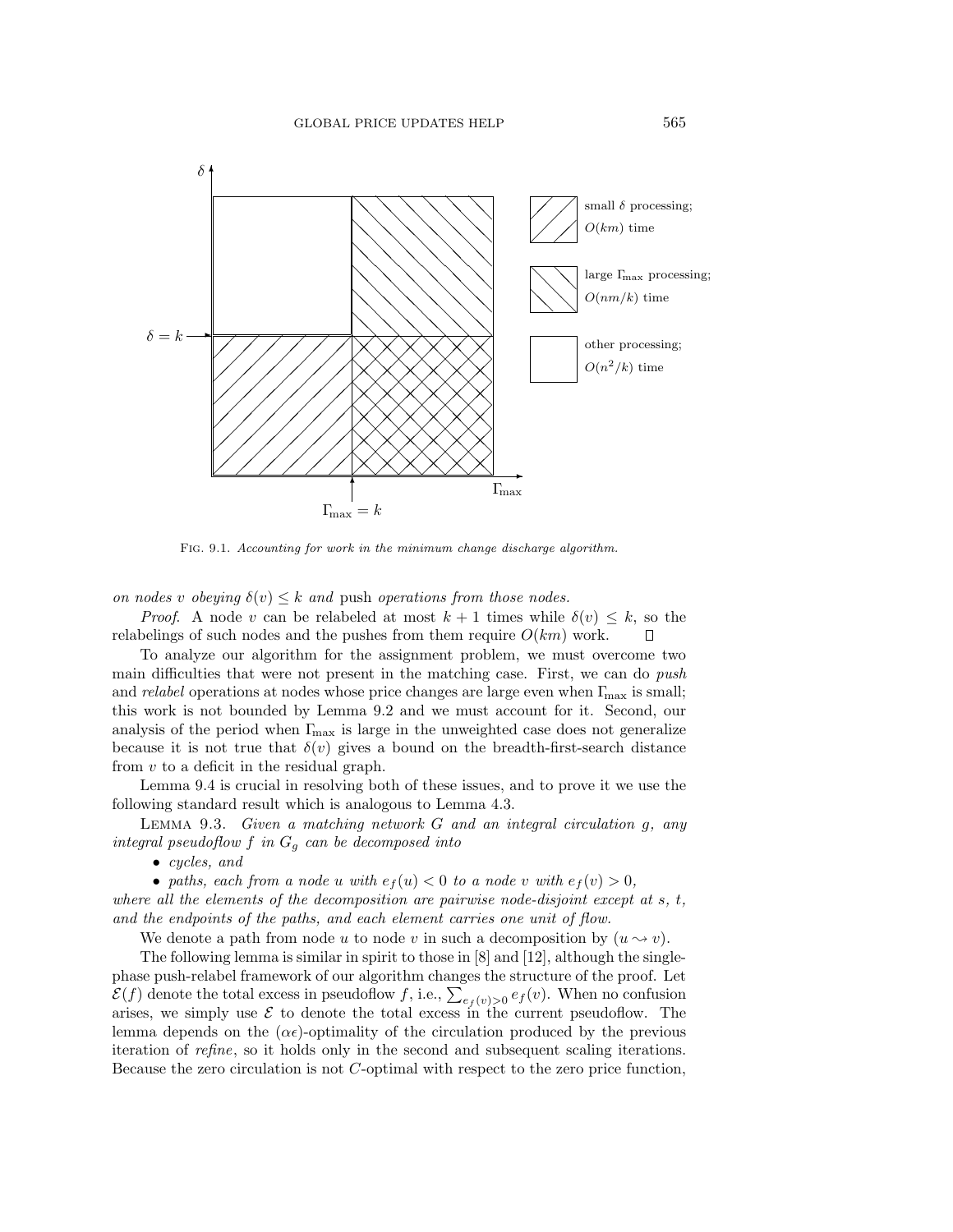we need different phrasing to accomplish the same task in the first iteration. The differences are mainly technical, so the first-iteration lemmas and their proofs are confined to Appendix A.

Lemma 9.4. At any point during an execution of refine other than the first,  $\mathcal{E} \times \Gamma_{\text{max}} \leq 2((5+\alpha)n-1).$ 

*Proof.* Let  $c$  denote the (reduced) arc cost function at the beginning of this execution of refine, and let  $G = (V, E)$  denote the augmented residual graph at the same instant. For simplicity in the following analysis, we view a pseudoflow as an entity in this graph G. Let  $f'$ ,  $p'$  be the current pseudoflow and price function, and let  $f, p$  be the pseudoflow and price function at the most recent point during the execution of *refine* when  $\Gamma(f, p) = \Gamma_{\text{max}}$ . Since  $\mathcal{E}(f) \geq \mathcal{E}(f')$  and  $\Gamma(f, p) \geq \Gamma(f', p')$ , it is enough to prove the lemma for  $f, p$ . We have

$$
\mathcal{E}(f) \times \Gamma_{\text{max}} \leq \sum_{e_f(v) > 0} \delta(v) e_f(v).
$$

From the definition of  $\delta$ , then,

$$
\mathcal{E}(f) \times \Gamma_{\text{max}} \times \epsilon \leq -\sum_{e_f(v)>0} p(v)e_f(v).
$$

We will complete our proof by showing that

$$
-\sum_{e_f(v)>0} p(v)e_f(v) = c_p(f) - c(f)
$$

and then deriving an upper bound on this quantity.

By the definition of the reduced costs,

$$
c_p(f) - c(f) = \sum_{f(v,w) > 0} (p(v) - p(w)) f(v, w).
$$

Letting  $\mathcal P$  be a decomposition of f into paths and cycles according to Lemma 9.3 and noting that cycles make no contribution to the sum, we can rewrite this expression as

$$
\sum_{(u \sim v) \in \mathcal{P}} (p(u) - p(v)).
$$

Since nodes u with  $e_f(u) < 0$  are never relabeled,  $p(u) = 0$  for such a node, and we have

$$
c_p(f) - c(f) = -\sum_{(u \sim v) \in \mathcal{P}} p(v).
$$

Because the decomposition  $P$  must account for all of  $f$ 's excesses and deficits, we can rewrite

$$
c_p(f) - c(f) = -\sum_{e_f(v) > 0} p(v)e_f(v).
$$

Now we derive an upper bound on  $c_p(f) - c(f)$ . It is straightforward to verify that for any matching network G and integral circulation g, the residual graph  $G<sub>q</sub>$  has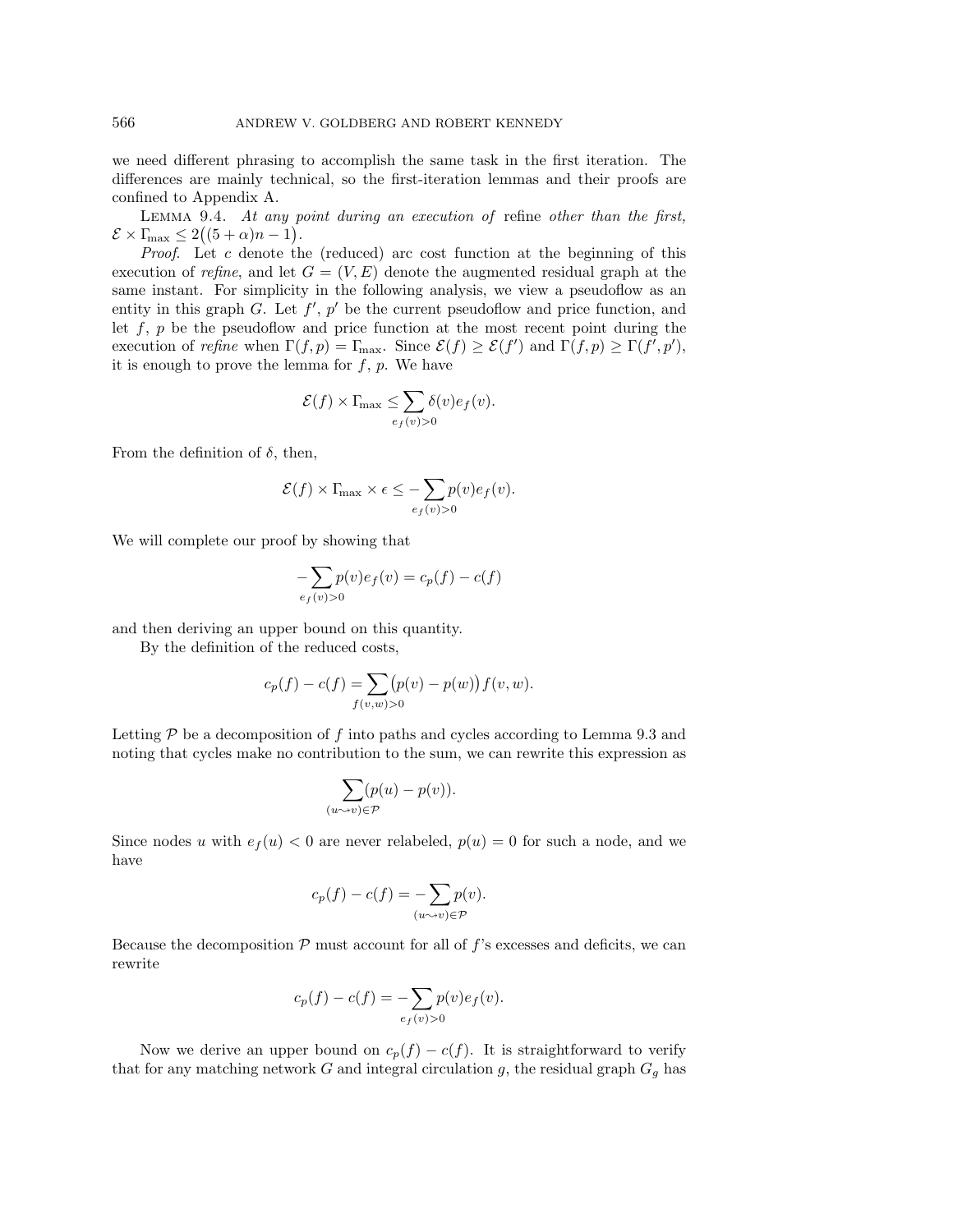exactly n arcs  $a \notin E_U$ , and so from the fact that the execution of refine begins with the augmented residual graph of an  $(\alpha \epsilon)$ -optimal circulation, we deduce that there are at most  $n$  negative-cost arcs in  $E$ . Because each of these arcs has cost at least  $-2\alpha\epsilon$ , we have  $c(f) \geq -2\alpha n\epsilon$ . Hence  $c_p(f) - c(f) \leq c_p(f) + 2\alpha n\epsilon$ .

Now consider  $c_p(f)$ . Clearly,  $f(a) > 0 \Rightarrow a^R \in E_f$ , and  $\epsilon$ -optimality of f with respect to p says that  $a^R \in E_f \Rightarrow c_p(a^R) \geq -2\epsilon$ . Since  $c_p(a^R) = -c_p(a)$ , we have  $f(a) > 0 \Rightarrow c_p(a) \leq 2\epsilon$ . Recalling our decomposition P into cycles and paths from deficits to excesses, observe that  $c_p(f) = \sum_{P \in \mathcal{P}} c_p(P)$ . Let  $\nu(P)$  denote the interior of a path P, i.e., the path minus its endpoints and initial and final arcs, and let  $\partial(P)$ denote the set containing the initial and final arcs of P. If P is a cycle,  $\nu(P) = P$ and  $\partial(P) = \emptyset$ . We can write

$$
c_p(f) = \sum_{P \in \mathcal{P}} c_p(\nu(P)) + \sum_{P \in \mathcal{P}} c_p(\partial(P)).
$$

The total number of arcs not incident to s or t in the cycles and path interiors is at most  $n$  by node-disjointness, and the number of arcs incident to  $s$  or  $t$  is at most  $2n-1$ . Also, the total excess is never more than n, so the initial and final arcs of the paths number no more than 2n. And because each arc carrying positive flow has reduced cost at most  $2\epsilon$ , we have  $c_p(f) \leq (n + 2n - 1 + 2n)2\epsilon = (5n - 1)2\epsilon$ .

Therefore,  $c_p(f) - c(f) \leq 2((5+\alpha)n-1)\epsilon$ , and we have  $\mathcal{E}(f) \times \Gamma_{\text{max}} \leq 2((5+\alpha)n)$  $\Box$  $\alpha$ )n – 1).

COROLLARY 9.5.  $\Gamma_{\text{max}} \geq k$  implies  $\mathcal{E} = O(n/k)$ .

We use the following lemma to show that when  $\Gamma_{\text{max}}$  is small, we do a limited amount of work at nodes whose price changes are large.

LEMMA 9.6. While  $\Gamma_{\text{max}} \leq k$ , the amount of work done in relabelings at nodes v with  $\delta(v) > k$  and pushes from those nodes is  $O(n^2/k)$ .

Proof. For convenience, we say a node that gets relabeled under the conditions of the lemma is a bad node. We process a given node  $v$  either because we selected a unit of excess at  $v$  or because the most recent operation was a push from one of  $v$ 's neighbors to v. If a unit of v's excess is selected, we have  $\delta(v) \leq \Gamma_{\text{max}}$  (indeed without global updates,  $\delta(v) = \Gamma_{\text{max}}$ , which implies  $\delta(v) \leq k$ , so v cannot be a bad node. In the second case, the unit of excess just pushed to v will remain at v until  $\Gamma_{\text{max}} \geq \delta(v)$ because the condition  $\delta(v) > \mu$  will cause excess at a different node to be selected immediately after v is relabeled. We cannot select v's excess until  $\Gamma_{\text{max}} \geq \delta(v)$ , and at such a time, Corollary 9.5 shows that the total excess remaining is  $O(n/k)$ . Since each relabeling of a bad node leaves a unit of excess that must remain at that node until  $\Gamma_{\text{max}} \geq k$ , the number of relabelings of bad nodes is  $O(n/k)$ . Because every node has degree at most n, the work done in pushes and relabelings at bad nodes is  $O(n^2/k)$ . П

Recall that the algorithm initiates a global update only after a unit of excess has canceled some deficit since the last global update. The next lemma, analogous to Lemma 4.6, shows that this rule cannot introduce too great a delay.

Lemma 9.7. Between any two consecutive global update operations, the algorithm  $does \Theta(m)$  work.

Proof. As in the unweighted case, it suffices to show that the algorithm does  $O(m)$  work in canceling a deficit immediately after a global update operation, and  $O(m)$  work in selecting nodes to process. The definition of a global update operation suffices to ensure that a unit of excess reaches some deficit immediately after a global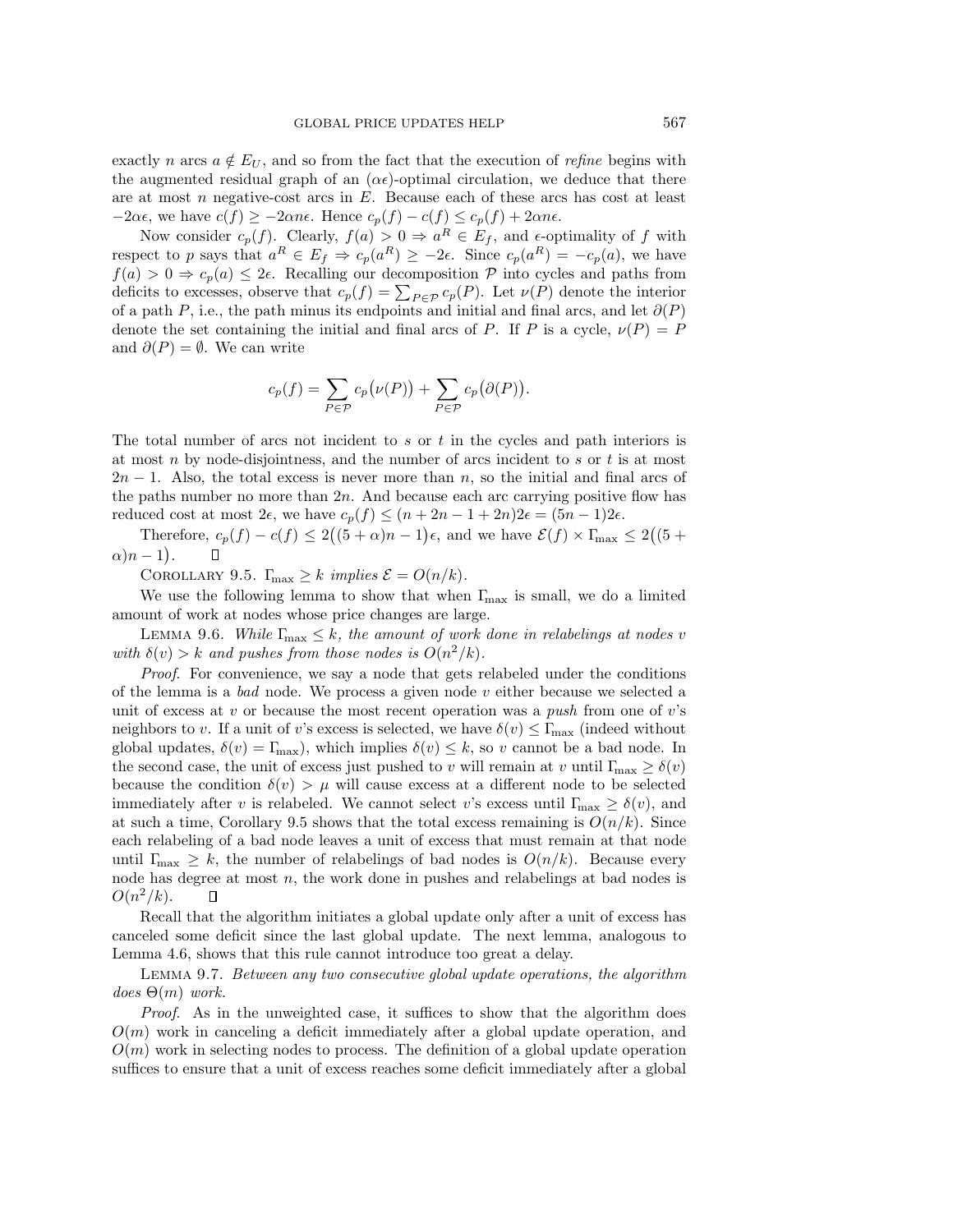update and before any relabeling occurs, and Lemma 9.1 shows that the extra work done between global updates in selecting nodes to process is  $O(n)$ . П

Lemmas 9.2 and 9.6 show that the algorithm takes  $O(km + n^2/k)$  time when  $\Gamma_{\text{max}} \leq k$ . Corollary 9.5 says that when  $\Gamma_{\text{max}} \geq k$ , the total excess remaining is  $O(n/k)$ , and Lemma 9.7 shows that  $O(m)$  work suffices to cancel each unit of excess remaining. Therefore the total work in an execution of *refine* is  $O(km+n^2/k+nm/k)$ , Formalling. Therefore the total work in an execution of refine is  $O(\kappa m+n/\kappa+n m/\kappa)$ ,<br>and choosing  $k = \Theta(\sqrt{n})$  gives a  $O(\sqrt{n}m)$  time bound on an execution of refine. The overall time bound follows from the  $O(log(nC))$  bound on the number of scaling iterations, giving the following theorem.

Theorem 9.8. The minimum change discharge algorithm with global updates computes a minimum cost circulation in a matching network in O √nm log(nC) time.

Graph compression methods [6] do not apply to graphs with weights because the compressed graph preserves only adjacency information and cannot encode arbitrary edge weights. Hence the Feder–Motwani techniques cannot improve performance in the assignment problem context.

**10. Minimum change discharge algorithm without global updates.** We present a family of assignment instances on which we show that refine, without global updates, performs  $\Omega(nm)$  work in the first scaling iteration under the minimum change discharge selection rule. Hence this family of matching networks suffices to show that global updates account for an asymptotic difference in running time.

The family of assignment instances on which we show that *refine*, without global updates, takes  $\Omega(nm)$  time is structurally the same as the family of bad examples we used in the unweighted case, except that each weighted example has two additional nodes and one additional edge. The costs of the edges present in the unweighted example are zero, and there are two extra nodes connected only to each other, sharing an edge with cost  $\alpha$ . These two nodes and the edge between them are present only to establish the initial value of  $\epsilon$  and the costs of arcs introduced in the reduction, and are ignored in our description of the execution.

At the beginning of the first scaling iteration,  $\epsilon = \alpha$ . The iteration starts by setting  $\epsilon = 1$ . From this point on, the execution is similar to the execution of the minimum distance discharge algorithm given in section 6, but the details differ because of the asymmetric definitions of  $\epsilon$ -optimality and admissibility that we use in the weighted case.

Figure 9.2 details an execution of the minimum change discharge algorithm without global updates. As in the unweighted case, every relabeling changes a node price by at most two and the algorithm does  $\Omega(n^2)$  relabelings. Consequently, the relabelings require  $\Omega(nm)$  work, and we have the following theorem.

THEOREM 10.1. For any function  $m(n)$  in the range  $n \leq m(n) < n^2/4$ , there exists an infinite family of instances of the assignment problem having  $\Theta(n)$  nodes and  $\Theta(m(n))$  edges on which the minimum change discharge implementation of refine without global updates runs in  $\Omega(nm(n))$  time.

**11. Conclusions and open questions.** We have presented algorithms that achieve the best time bounds known for bipartite matching, i.e.,  $O\left(\sqrt{n}m\frac{\log(n^2/m)}{\log n}\right)$ , and for the assignment problem in the cost-scaling context, i.e.,  $\overline{O}(\sqrt{n}m\log(nC))$ . We have also given examples to show that without global updates, the algorithms perform worse. Hence we conclude that global updates can be a useful tool in the theoretical development of algorithms.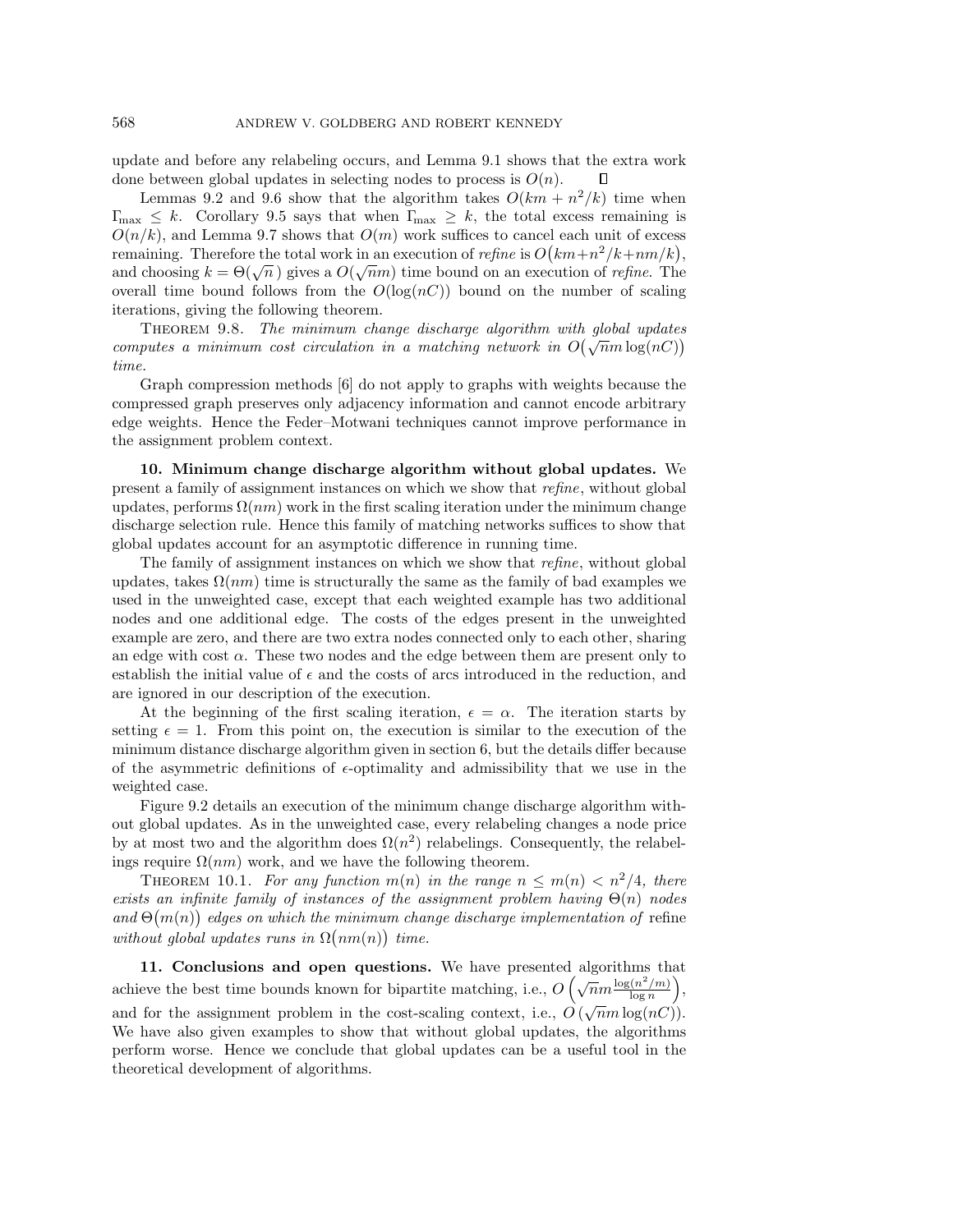| 1. Initialization establishes $ X $ units of excess, one at each node of X.                                                                                                                                                                                                                                                                                                                                                                                                                                                                                                                                                                                                                                                                                                                                                                                                                                                                                                                                                                                                                                                                                                                                                                                                             |
|-----------------------------------------------------------------------------------------------------------------------------------------------------------------------------------------------------------------------------------------------------------------------------------------------------------------------------------------------------------------------------------------------------------------------------------------------------------------------------------------------------------------------------------------------------------------------------------------------------------------------------------------------------------------------------------------------------------------------------------------------------------------------------------------------------------------------------------------------------------------------------------------------------------------------------------------------------------------------------------------------------------------------------------------------------------------------------------------------------------------------------------------------------------------------------------------------------------------------------------------------------------------------------------------|
| 2. While some node $w \in Y$ has no excess,                                                                                                                                                                                                                                                                                                                                                                                                                                                                                                                                                                                                                                                                                                                                                                                                                                                                                                                                                                                                                                                                                                                                                                                                                                             |
| <b>2.1.</b> a unit of excess moves from a node of X to w;<br><b>2.2.</b> w is relabeled so that $p(w) = -2$ .                                                                                                                                                                                                                                                                                                                                                                                                                                                                                                                                                                                                                                                                                                                                                                                                                                                                                                                                                                                                                                                                                                                                                                           |
| Remark: Now every node of Y has one unit of excess.                                                                                                                                                                                                                                                                                                                                                                                                                                                                                                                                                                                                                                                                                                                                                                                                                                                                                                                                                                                                                                                                                                                                                                                                                                     |
| <b>3.</b> Active nodes in X are relabeled one-by-one so that each has price $-2$ .                                                                                                                                                                                                                                                                                                                                                                                                                                                                                                                                                                                                                                                                                                                                                                                                                                                                                                                                                                                                                                                                                                                                                                                                      |
| 4. A unit of excess moves from the most recently relabeled node of $X$ to a node of $Y$ ,<br>then to $t$ , and on to cancel a unit of deficit at $s$ .                                                                                                                                                                                                                                                                                                                                                                                                                                                                                                                                                                                                                                                                                                                                                                                                                                                                                                                                                                                                                                                                                                                                  |
| <b>5.</b> While more than one node of Y has excess,                                                                                                                                                                                                                                                                                                                                                                                                                                                                                                                                                                                                                                                                                                                                                                                                                                                                                                                                                                                                                                                                                                                                                                                                                                     |
| <b>5.1.</b> A unit of excess moves to t and thence to s from a node of Y;                                                                                                                                                                                                                                                                                                                                                                                                                                                                                                                                                                                                                                                                                                                                                                                                                                                                                                                                                                                                                                                                                                                                                                                                               |
| <b>6.</b> The remaining unit of excess at a node of Y moves to a node $v \in X$ with $p(v) = 0$ ,<br>and v is relabeled so that $p(v) = -2$ .                                                                                                                                                                                                                                                                                                                                                                                                                                                                                                                                                                                                                                                                                                                                                                                                                                                                                                                                                                                                                                                                                                                                           |
| 7. $\ell \leftarrow 1$ .                                                                                                                                                                                                                                                                                                                                                                                                                                                                                                                                                                                                                                                                                                                                                                                                                                                                                                                                                                                                                                                                                                                                                                                                                                                                |
| 8. While $\ell \le \alpha n/2 - 1$ ,                                                                                                                                                                                                                                                                                                                                                                                                                                                                                                                                                                                                                                                                                                                                                                                                                                                                                                                                                                                                                                                                                                                                                                                                                                                    |
| Remark: All excesses are at nodes of X, and these nodes have price $-2\ell$ ; all<br>other nodes in X have price $-2\ell + 2$ ; all nodes in Y have price $-2\ell$ .<br><b>8.1.</b> A unit of excess is selected, and while some node $x \in X$ has $p(x) = -2\ell + 2$ ,<br>• the selected unit moves from some active node v to w, a neighbor of x in<br>$G_f$ (for a given x there is a unique such w);<br>• the unit of excess moves from $w$ to $x$ ;<br>• x is relabeled so $p(x) = -2\ell$ .<br>Remark: Now all nodes in $X \cup Y$ have price $-2\ell$ ; all excesses are at nodes of<br>Х.<br><b>8.2.</b> While some node $w \in Y$ has $p(w) = -2\ell$ and some node $v \in X$ has $e_f(v) = 1$ ,<br>• a unit of excess moves from $v$ to $w$ ;<br>• w is relabeled so $p(w) = -2\ell - 2$ .<br>Remark: The following loop is executed only if $ X  < 2 Y $ . All active nodes<br>in Y have price $-2\ell - 2$ , and all other nodes in Y have price $-2\ell$ .<br><b>8.3.</b> If a node in Y has price $-2\ell$ , a unit of excess is selected, and while some node<br>$y \in Y$ has $p(y) = -2\ell$ ,<br>• the selected unit moves from some $w \in Y$ with $e_f(w) = 1$ to $v \in X$ with<br>$p(v) = -2\ell$ , and then to y;<br>• y is relabeled so $p(y) = -2\ell - 2$ . |
| Remark: The following loop is executed only if $ X  > 2 Y $ .                                                                                                                                                                                                                                                                                                                                                                                                                                                                                                                                                                                                                                                                                                                                                                                                                                                                                                                                                                                                                                                                                                                                                                                                                           |
| <b>8.4.</b> For each node $v \in X$ with $e_f(v) = 1$ ,                                                                                                                                                                                                                                                                                                                                                                                                                                                                                                                                                                                                                                                                                                                                                                                                                                                                                                                                                                                                                                                                                                                                                                                                                                 |
| • v is relabeled so $p(v) = \max\{-2\ell - 2, -\alpha n\}.$<br><b>8.5.</b> For each node $w \in Y$ with $e_f(w) = 1$ ,                                                                                                                                                                                                                                                                                                                                                                                                                                                                                                                                                                                                                                                                                                                                                                                                                                                                                                                                                                                                                                                                                                                                                                  |
| • a unit of excess moves from w to $v \in X$ with $p(v) = -2\ell$ ;<br>• v is relabeled so $p(v) = \max\{-2\ell - 2, -\alpha n\}.$                                                                                                                                                                                                                                                                                                                                                                                                                                                                                                                                                                                                                                                                                                                                                                                                                                                                                                                                                                                                                                                                                                                                                      |
| 8.6. $\ell \leftarrow \ell + 1$ .                                                                                                                                                                                                                                                                                                                                                                                                                                                                                                                                                                                                                                                                                                                                                                                                                                                                                                                                                                                                                                                                                                                                                                                                                                                       |
| <b>9.</b> Excesses move one-by-one from active nodes in X (which have price $-\alpha n$ ) to s.                                                                                                                                                                                                                                                                                                                                                                                                                                                                                                                                                                                                                                                                                                                                                                                                                                                                                                                                                                                                                                                                                                                                                                                         |

Fig. 9.2. The minimum change discharge execution on bad examples.

We have shown a family of assignment instances on which refine, without global updates, performs poorly, but the poor performance seems to hinge on details of the reduction, so it happens only in the first scaling iteration. An interesting open question is the existence of a family of instances of the assignment problem on which *refine* uses  $\Omega(nm)$  time in *every* scaling iteration.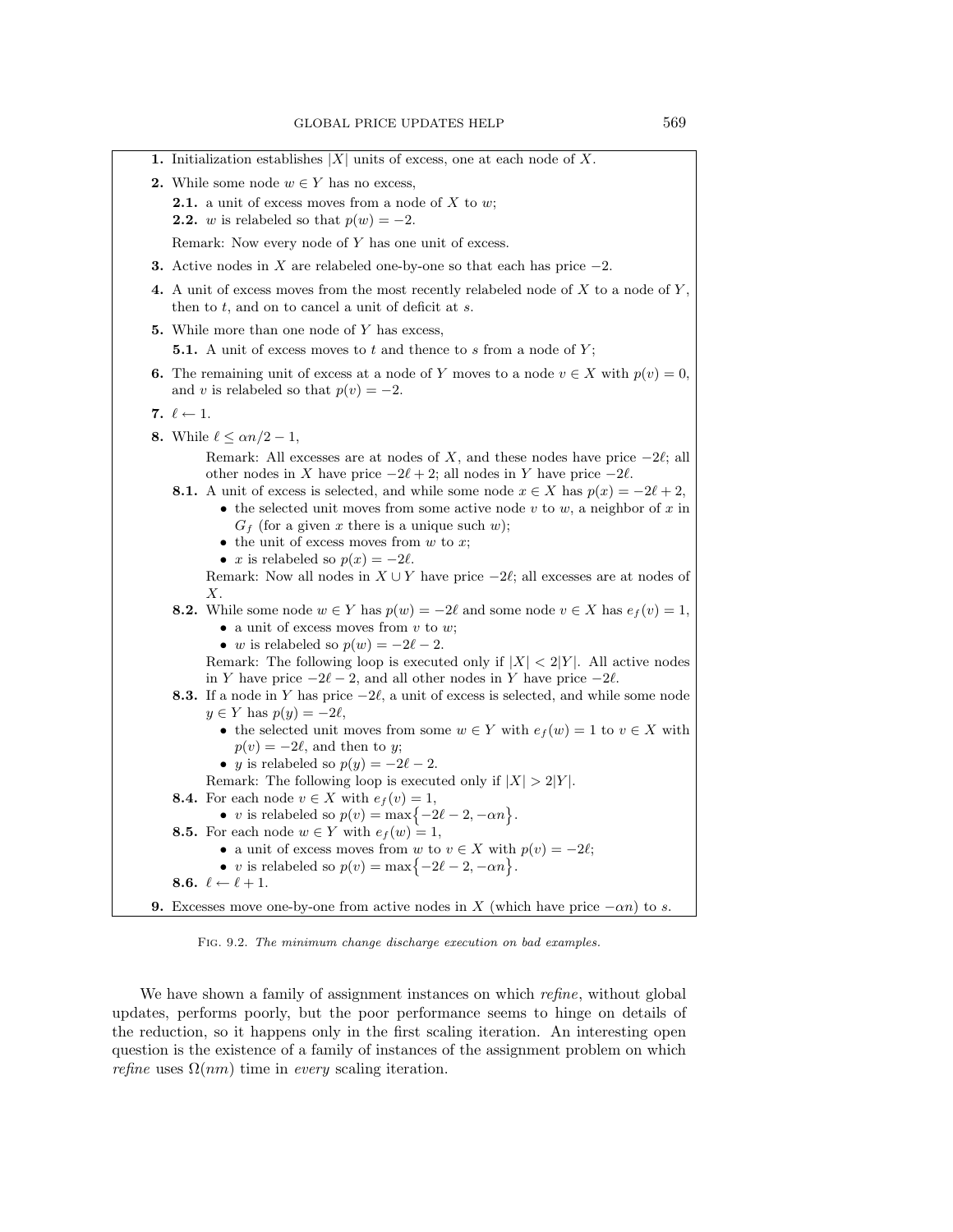**Appendix A. The first scaling iteration.** Let G be the network produced by reducing an assignment problem instance to the minimum cost circulation problem as in section 8. When refine initializes by saturating all negative arcs in this network, the only deficit created will be at s by our assumption that the input costs are nonnegative.

For a pseudoflow f in G, define  $\mathcal{E}_t(f)$  to be the amount of f's excess that can reach s by passing through t.  $\mathcal{E}_t(f)$  corresponds to the residual flow value in the unweighted case (see section 4).

The  $(\alpha \epsilon)$ -optimality of the initial flow and price function played an important role in the proof of Lemma 9.4, specifically by lower-bounding the initial cost of any arc that currently carries a unit of flow. In contrast, the first scaling iteration may have many arcs that carry flow and have extremely negative costs relative to  $\epsilon$ , specifically those arcs of the form  $(s, v)$  introduced by the reduction. But to counter this difficulty, the first iteration has an advantage that later iterations lack: an upper bound (in terms of  $\epsilon$ ) on the initial cost of *every* residual arc in the network. Specifically, recall that the value of  $\epsilon$  in the first iteration is  $C/\alpha$ , where C is the largest cost of an edge in the given assignment instance. So for any arc  $\alpha$  other than the  $(v, s)$  arcs introduced by the reduction,  $c(a) \leq \alpha \epsilon$  in the first scaling iteration.

LEMMA A.1. At any point during the first execution of refine,  $\mathcal{E}_t \times \Gamma_{\text{max}} \leq$  $n(2+\alpha)$ .

*Proof.* Let  $f'$ ,  $p'$  be the current pseudoflow and price function, and as in the proof of Lemma 9.4, let  $f, p$  be the pseudoflow and price function at the most recent point when  $\Gamma(f, p) = \Gamma_{\text{max}}$ . As before, it is enough to prove the lemma for f, p; this will imply the claim holds for  $f'$ ,  $p'$ .

Let  $f^*$  be a minimum cost circulation in G, and let  $f' = f^* - f$ . Recall that the costs on the  $(s, v)$  arcs are negative enough that  $f^*$  must correspond to a matching of maximum cardinality. Therefore, f' moves  $\mathcal{E}_t(f)$  units of f's excess to s through t and returns the remainder to s without its passing through t. Now  $-f<sup>0</sup>$  is a pseudoflow in  $G_{f^*}$  and can be decomposed into cycles and paths according to Lemma 9.3; as in the proof of Lemma 4.4, let P denote the induced decomposition of  $f'$ . Let  $\mathcal{Q} \subseteq \mathcal{P}$  be the set of paths that pass through t, and note that  $\mathcal{E}_t(f) = |\mathcal{Q}|$ . Let  $e_f^t(v)$  denote the number of paths of Q beginning at node v. The only deficit in f is at s, so  $e_f^t(v)$  is precisely the amount of v's excess that reaches s by passing through t if we imagine augmenting f along the paths of  $P$ . Of particular importance is that no path in  $Q$ uses an arc of the form  $(s, v)$  or  $(v, s)$  for  $v \neq t$ .

Observe that

$$
\mathcal{E}_t(f) \times \Gamma_{\text{max}} \leq \sum_{e_f^t(v) > 0} e_f^t(v) \delta(v),
$$

so by the definition of  $\delta$ ,

$$
\epsilon \times \mathcal{E}_t(f) \times \Gamma_{\text{max}} \leq -\sum_{e_f^t(v) > 0} e_f^t(v)p(v).
$$

Now note that for any path P from v to s, we have  $p(v) = c_p(P) - c(P)$  because  $p(s) = 0$ . Every arc used in the decomposition P appears in  $G_f$ . By  $\epsilon$ -optimality of f, each of the n or fewer arcs a in  $G_f$  with negative reduced cost has  $c_p(a) \geq -2\epsilon$ , so we have  $\sum_{P \in \mathcal{Q}} c_p(P) \geq -2n\epsilon$ . Next we use the upper bound on the initial costs to note that  $\sum_{P \in \mathcal{Q}} c(P) \le \alpha n \epsilon$ , so

$$
\epsilon \times \mathcal{E}_t(f) \times \Gamma_{\text{max}} \leq -\sum_{e_f^t(v) > 0} e_f^t(v)p(v) \leq 2n\epsilon + \alpha n\epsilon = n(2+\alpha)\epsilon,
$$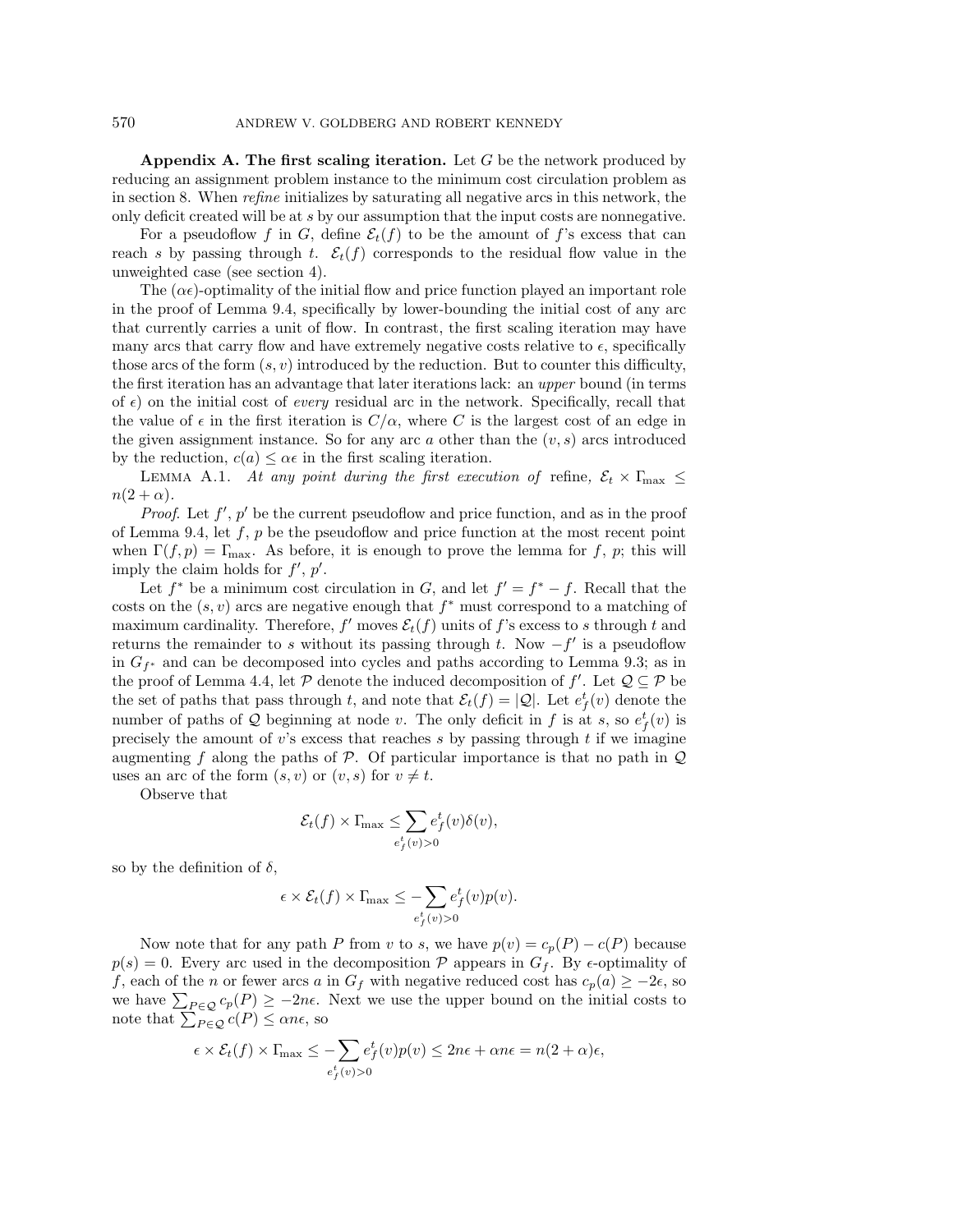and the lemma follows.  $\Box$ 

LEMMA A.2. At any point during the first execution of refine,  $\mathcal{E} \times (\Gamma_{\text{max}} - \alpha n) \leq$  $n(2+\alpha)$ .

Proof. The proof is essentially the same as the proof of Lemma A.1, except that if  $\Gamma_{\text{max}} > \alpha n$ , each path from an excess to the deficit at s will include one arc of the form  $(v, s)$ , and each such arc has original cost  $-nC = -\alpha n\epsilon$ . П

Lemmas A.1 and A.2 allow us to split the analysis of the first scaling iteration into four stages, much as we did with the minimum distance discharge algorithm for matching. Specifically, the analysis of section 9 holds up until the point where  $\Gamma_{\text{max}} \geq$ αn, with Lemma A.1 taking the place of Lemma 9.4. Straightforward extensions of the relevant lemmas show that the algorithm does  $O(km + n^2/k)$  work when  $\Gamma_{\text{max}} \in$  $[\alpha n, \alpha n + k]$ , and when  $\Gamma_{\text{max}} > \alpha n + k$ , Lemma A.2 bounds the algorithm's work by  $O(nm/k)$ . The balancing works as before: choosing  $k = \Theta(\sqrt{n})$  gives a bound of  $O(\sqrt{n}m)$  time for the first scaling iteration.

**Acknowledgment.** The authors would like to thank an anonymous referee whose careful reading led us to several corrections and improvements.

### REFERENCES

- [1] R. J. ANDERSON AND J. C. SETUBAL, Goldberg's algorithm for the maximum flow in perspective: A computational study, in Network Flows and Matching: First DIMACS Implementation Challenge, D. S. Johnson and C. C. McGeoch, eds., AMS, Providence, RI, 1993, pp. 1–18.
- [2] U. DERIGS AND W. MEIER, Implementing Goldberg's max-flow algorithm  $-A$  computational investigation, ZOR—Math. Methods Oper. Res., 33 (1989), pp. 383–403.
- [3] R. B. Dial, Algorithm 360: Shortest path forest with topological ordering, Comm. ACM, 12 (1969), pp. 632–633.
- [4] E. A. Dinic, Algorithm for solution of a problem of maximum flow in networks with power estimation, Soviet Math. Dokl., 11 (1970), pp. 1277–1280.
- [5] S. Even and R. E. Tarjan, Network flow and testing graph connectivity, SIAM J. Comput., 4 (1975), pp. 507–518.
- [6] T. FEDER AND R. MOTWANI, Clique partitions, graph compression and speeding-up algorithms, in Proc. 23rd Annual ACM Symposium on Theory of Computing, New Orleans, LA, ACM, New York, 1991, pp. 123–133.
- [7] L. R. Ford, Jr. and D. R. Fulkerson, Flows in Networks, Princeton University Press, Princeton, NJ, 1962.
- [8] H. N. GABOW AND R. E. TARJAN, Almost-optimal speed-ups of algorithms for matching and related problems, in Proc. 20th Annual ACM Symposium on Theory of Computing, Chicago, IL, ACM, New York, 1988, pp. 514–527.
- [9] H. N. GABOW AND R. E. TARJAN, Faster scaling algorithms for network problems, SIAM J. Comput., 18 (1989), pp. 1013–1036.
- [10] A. V. GOLDBERG, Efficient Graph Algorithms for Sequential and Parallel Computers, Ph.D. thesis, Massachusetts Institute of Technology, Cambridge, MA, 1987. (Also available as Technical Report TR-374, Lab. for Computer Science, Massachusetts Institute of Technology, Cambridge, MA, 1987.)
- [11] A. V. GOLDBERG, An efficient implementation of a scaling minimum-cost flow algorithm, in Proc. 3rd Integer Prog. and Combinatorial Opt. Conf., Erice, Italy, 1993, pp. 251–266.
- [12] A. V. GOLDBERG, S. A. PLOTKIN, AND P. M. VAIDYA, Sublinear-time parallel algorithms for matching and related problems, J. Algorithms, 14 (1993), pp. 180–213.
- [13] A. V. GOLDBERG AND R. E. TARJAN, A new approach to the maximum flow problem, J. Assoc. Comput. Mach., 35 (1988), pp. 921–940.
- [14] A. V. GOLDBERG AND R. E. TARJAN, Finding minimum-cost circulations by successive approx*imation*, Math. Oper. Res., 15 (1990), pp. 430–466.<br>[15] J. E. HOPCROFT AND R. M. KARP, An  $n^{5/2}$  algorithm for maximum matching in bipartite
- graphs, SIAM J. Comput., 2 (1973), pp. 225–231. [16] A. V. Karzanov, On finding maximum flows in networks with special structure and some ap-
- plications, in Matematicheskie Voprosy Upravleniya Proizvodstvom, vol. 5, Moscow State University Press, Moscow, 1973 (in Russian).